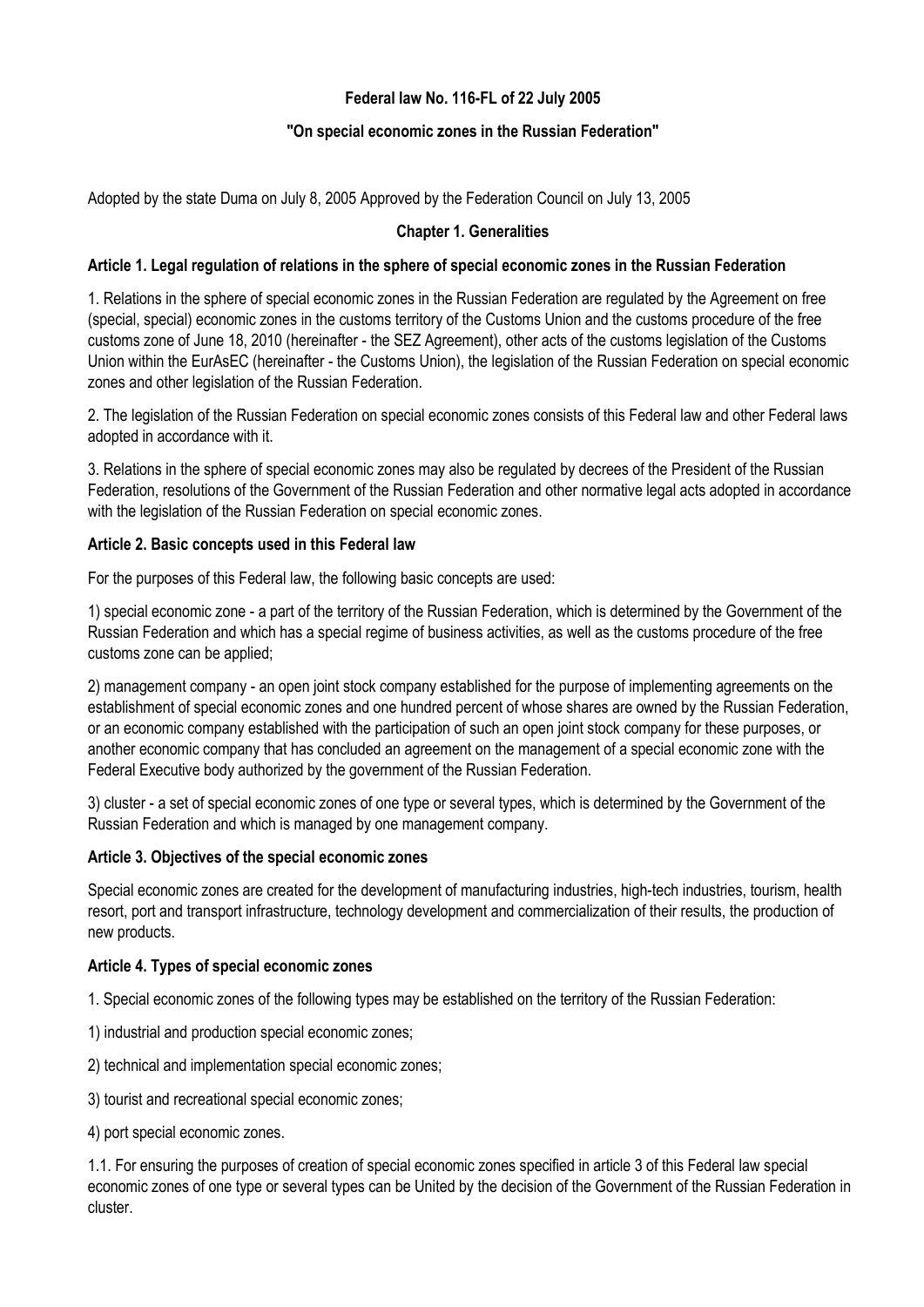2. Industrial-industrial special economic zones are created in areas of the territory, the area of which is not more than forty square kilometers. Technical and implementation special economic zones are created in the areas of the territory, the total area of which is not more than four square kilometers.

2.1. Tourist and recreational special economic zones and port special economic zones are established in one or more areas of the territory.

2.2. Port special economic zones are created in the areas of the territory adjacent to sea ports, river ports open for international communication and entry of foreign vessels, to the airports open for receiving and sending aircraft performing international air transport, and may include parts of the territories and (or) the waters of river ports, territories of sea ports, airports. Port special economic zones can be created on land plots intended in accordance with the established procedure for the construction, reconstruction and operation of infrastructure facilities of the seaport, river port, airport. Within the boundaries of port special economic zones, seaport infrastructure facilities may be located in accordance with the Federal law of 8 November 2007 No. 261-FL "on sea ports in the Russian Federation and on amendments to certain legislative acts of the Russian Federation". Port special economic zones cannot include property complexes intended for landing of passengers on vessels, their disembarkation from vessels and for other service of passengers.

2.3. Port special economic zones shall be established in accordance with part 2.2 of this article in the areas of the territory, the total area of which is not more than fifty square kilometers.

2.4. The increase in the area of special economic zones is carried out by the decree of the Government of the Russian Federation.

3. A special economic zone may be located on the territory of one municipality or the territories of several municipalities within the territory of one constituent entity of the Russian Federation or the territories of several constituent entities of the Russian Federation. It is not allowed to create a special economic zone on the territory of the municipality, which created a zone of territorial development.

4. In the special economic zone, except for the tourist and recreational special economic zone, accommodation of objects of housing stock is not allowed.

5. On the territory of the special economic zone is not allowed:

1) development of mineral deposits, except for the development of mineral waters and other natural medicinal resources;

2) has lost its force;

3) production and processing of excisable goods (except cars and motorcycles).

6. The government of the Russian Federation may determine other activities that are not permitted in the special economic zone.

#### **Article 5. Conditions for the establishment of special economic zones**

1. Special economic zones can be created on the land plots which are in the state or municipal property, including provided in possession and (or) in use to citizens or legal entities, and also on the land plots which are in property of citizens or legal entities. These plots should belong to the category of lands of industry, energy, transport, communication, broadcasting, television, Informatics, lands for space activities, lands of defense, security or the lands of other special purposes lands or settlements. Tourist and recreational special economic zones can also be created on land belonging to the category of lands of specially protected territories and objects or lands of forest Fund, agricultural lands.

2. It is allowed to include in borders of special economic zones the parcels of land on which the buildings, constructions which are in the state or municipal property, including provided in possession and (or) in use to citizens or legal entities, and also the parcels of land on which the buildings, constructions which are in property of citizens or legal entities are located.

## **Article 5.1. Taxation of residents of special economic zones**

Taxation of residents of special economic zones is carried out in accordance with the legislation of the Russian Federation on taxes and fees.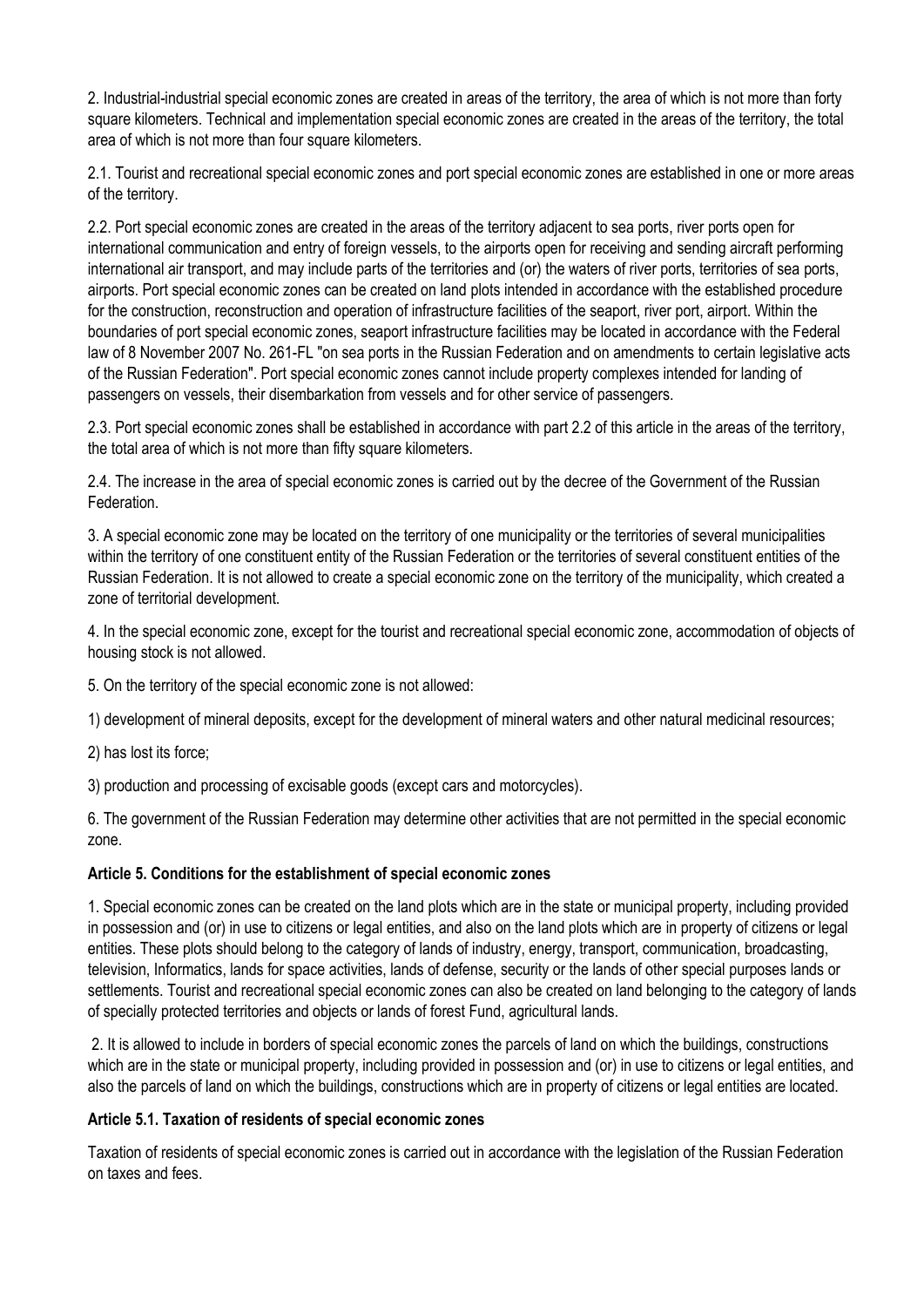## **Chapter 2. Establishment and termination of special economic zones**

## **Article 6. Establishment and termination of special economic zones**

1. The decision on creation of the special economic zone in the territory of the subject of the Russian Federation or territories of subjects of the Russian Federation and the territory of municipality or territories of municipalities is made by the Government of the Russian Federation and made out by the order of the Government of the Russian Federation.

1.1. Repealed on January 1, 2012

1.2. The decision to establish a special economic zone is taken by the Government of the Russian Federation on the basis of criteria for the creation of a special economic zone approved by the Government of the Russian Federation.

2. The highest Executive body of state power of subject of Russian Federation or Supreme Executive state power bodies of constituent entities of the Russian Federation jointly with the Executive-administrative body of municipal formation or Executive-administrative bodies of municipalities served in authorized by the Government of the Russian Federation the Federal Executive authority the application for the establishment of a special economic zone with substantiation of expediency and efficiency of its creation for solution of tasks of Federal, regional and local importance. The application for the creation of a port special economic zone on the basis of the infrastructure facilities of the seaport, river port, airport shall be accompanied by the written consent of the owner or owners of the infrastructure facilities located in the territory intended for the creation of a port special economic zone. The consent of the owner or owners of infrastructure facilities may not be withdrawn until the conclusion of an agreement on the implementation of activities in the port special economic zone. The order of registration and submission of the application for creation of the special economic zone, including the list of documents attached to the application, it is determined by the Federal Executive body authorized by the Government of the Russian Federation.

3. Has lost force since January 1, 2012

4. The government of the Russian Federation, Supreme Executive body of state power of subject of Russian Federation or Supreme Executive state power bodies of constituent entities of the Russian Federation, Executive body of the municipal formation or Executive-administrative bodies of municipal formations the territories of which creates a special economic zone, shall conclude within thirty days from the date of adoption by the Government of the Russian Federation the decision on creation of special economic zone agreement (hereinafter - agreement on the creation of a special economic zone), which establishes:

1) a set of measures to develop a long-term plan for the development of the special economic zone and the procedure for their financing;

2) obligations of Executive body of the government of the subject of the Russian Federation or obligations of Executive bodies of the government of subjects of the Russian Federation on transfer to the authorized Government of the Russian Federation to Federal Executive body of powers on management and the order of the parcels of land and other real estate objects located in borders of the special economic zone for the term of its existence;

3) obligations of Executive and administrative body of municipality or Executive and administrative bodies of municipalities on transfer to the authorized Government of the Russian Federation to Federal Executive authority of the right to management and the order of the parcels of land and other real estate objects which are in municipal property and located in borders of the special economic zone for the period of its existence;

4) the order of formation of the Supervisory Board of the special economic zone;

5) performance indicators of the special economic zone.

4.1. In the terms provided by the agreement on creation of the special economic zone specified in part 4 of this article also are established:

1) volume and terms of financing of creation of objects of engineering, transport, social, innovative and other infrastructures of the special economic zone at the expense of means of the Federal budget, budgets of subjects of the Russian Federation, local budgets, off-budget sources of financing;

2) borders of the special economic zone and the list of the parcels of land forming it;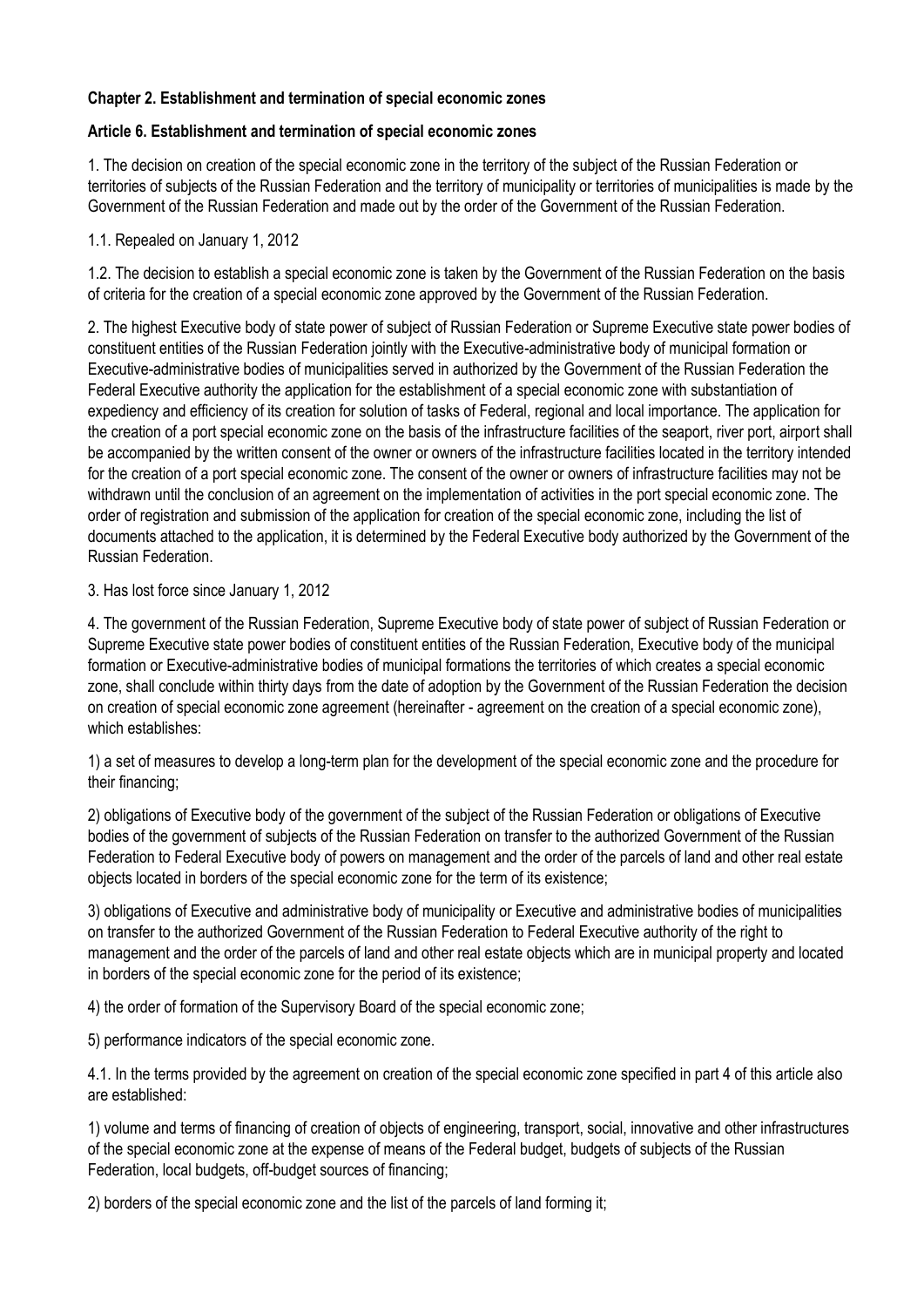3) the territory adjacent to the special economic zone, the total area of which cannot exceed the area specified in parts 2 and 2.3 of article 4 of this Federal law;

4) the plan of arrangement and the corresponding material and technical equipment of the special economic zone and the territory adjacent to it;

5) other conditions provided by this Federal law.

4.2. Description of the location of the boundaries of the special economic zone is carried out in the manner prescribed by the Federal law of June 18, 2001 № 78-FL "on land management" to describe the location of the boundaries of the object of land management.

5. Has lost force since January 1, 2012

6. The special economic zone is being created for forty-nine years. The term of existence of the special economic zone is not subject to extension.

7. Early termination of the existence of a special economic zone is allowed only if:

1) it is caused by the need to protect the life and health of people, protection of nature and cultural values, national defense and state security;

2) within three years from the date of creation of the special economic zone, no agreement has been concluded on the implementation (management) of industrial production, technical implementation, tourist and recreational activities and (or) activities in the port special economic zone or all previously concluded agreements have been terminated;

3) for three consecutive years in the special economic zone, its residents do not carry out industrial, technical, promotional, tourist and recreational activities or activities for the construction, reconstruction and operation of the infrastructure of the seaport, river port, airport.

8. The decision on early termination of the special economic zone is made by the Government of the Russian Federation.

# **Article 6.1. Financing the creation of engineering, transport, social, innovation and other infrastructures of the special economic zone at the expense of the Federal budget, the budgets of the constituent entities of the Russian Federation and local budgets**

1. Financing of creation of objects of engineering, transport, social, innovative and other infrastructures of the special economic zone at the expense of means of the Federal budget, budgets of subjects of the Russian Federation, local budgets is performed according to the budget legislation of the Russian Federation.

2. The obligations of the Russian Federation to Finance the creation of engineering, transport, social, innovation and other infrastructures of the special economic zone can be fulfilled by making a contribution to the authorized capital of the open joint stock company, which was established in order to implement the agreements on the creation of special economic zones and one hundred percent of the shares of which belong to the Russian Federation, and the subsequent financing by this open joint stock company of the creation of infrastructure facilities of special economic zones., including by making a contribution to the authorized capital of the management company of the special economic zone.

3. Obligations of the subject of the Russian Federation or subjects of the Russian Federation, municipality or municipalities on financing of creation of objects of engineering, transport, social, innovative and other infrastructures of the special economic zone can be executed by means of contribution to authorized capital of the managing company of the special economic zone.

## **Chapter 3. Management of special economic zones**

## **Article 7. Management bodies of special economic zones**

1. The development of a unified state policy in the sphere of creation and functioning of special economic zones and management of special economic zones are entrusted to the Federal Executive body authorized by the Government of the Russian Federation.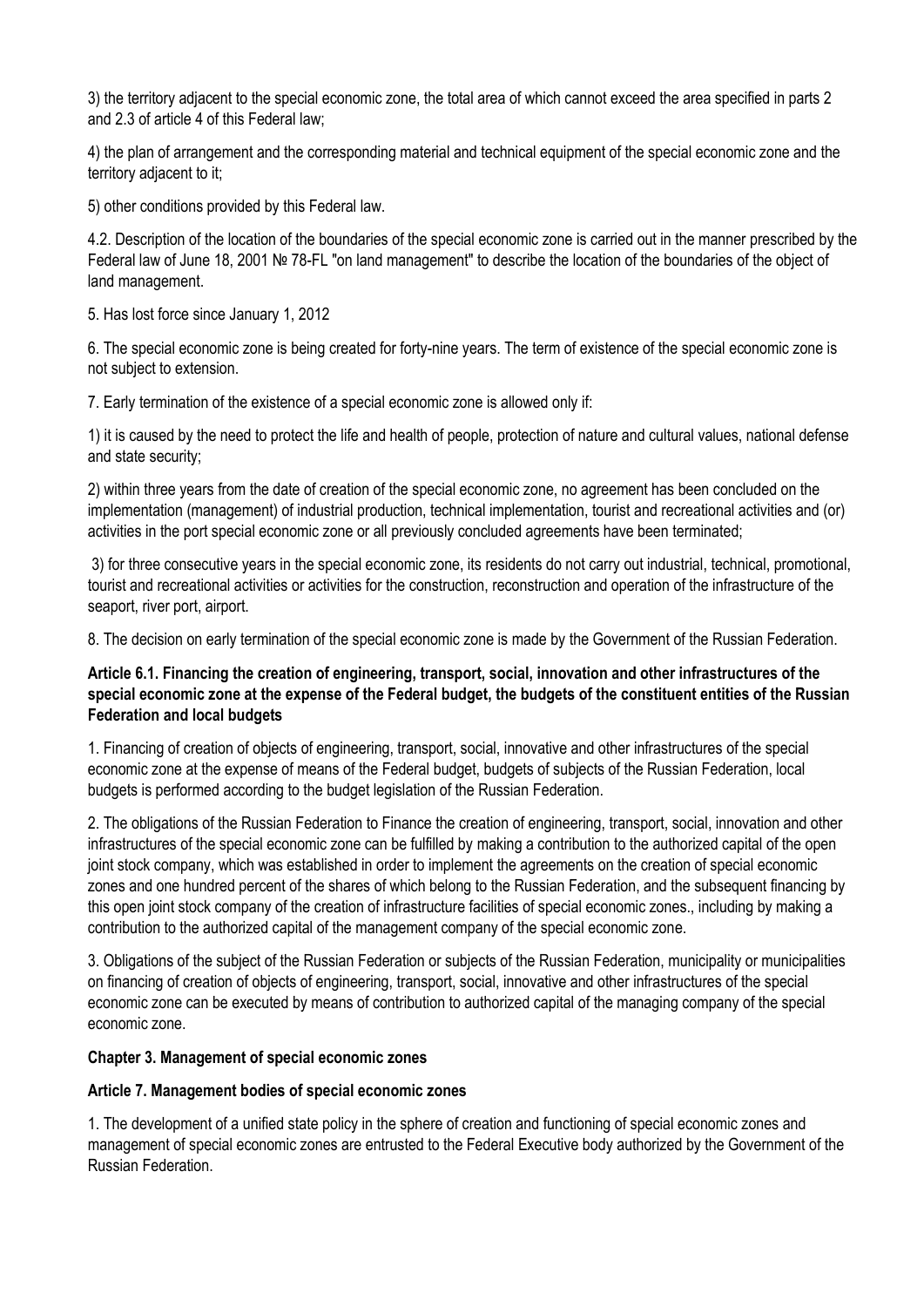2. By the decision of the head of the Federal Executive body authorized by the Government of the Russian Federation, certain powers to manage special economic zones may be transferred to the Executive body of the constituent entity of the Russian Federation on the basis of the agreement or transferred to the management company, taking into account the features provided for by this Federal law. The approximate form of the agreement on transfer of powers on management of special economic zones to Executive authority of the subject of the Russian Federation is approved by the authorized Government of the Russian Federation Federal Executive authority.

2.1. Agreement on the transfer of authority to manage the special economic zone to the authority the Executive power of a subject of the Russian Federation should contain the following basic provisions:

1) indicators of efficiency of functioning of special economic zones during the period of validity of the agreement on the transfer of powers for management of special economic zone the Executive authority of the subject of the Russian Federation;

2) the exercise of the authorised Government of the Russian Federation Federal body of Executive power of control over the activity of Executive authority of subjects of the Russian Federation;

3) the order of providing by Executive authority of the subject of the Russian Federation in the Federal Executive authority of the annual report on results of functioning of the special economic zone authorized by the government of the Russian Federation;

4) responsibility of the parties of the agreement on transfer of powers on management of the special economic zone to Executive authority of the subject of the Russian Federation;

5) the bases and the order of termination of the agreement on transfer of powers on management of the special economic zone to Executive authority of the subject of the Russian Federation.

2.2. In case of termination of existence of the special economic zone the agreement on transfer of powers on management of the special economic zone to Executive authority of the subject of the Russian Federation stops.

2.3. Information on the conclusion of the agreement on transfer of powers on management of the special economic zone to Executive authority of the subject of the Russian Federation, and also data on Executive authority of the subject of the Russian Federation are placed by the authorized Government of the Russian Federation Federal Executive authority on the official site on the information and telecommunication "Internet".

2.4. The Executive authority of the subject of the Russian Federation discloses information on the activity and on the special economic zone which is at it in management in the information and telecommunication "Internet".

3. The Federal Executive authority authorized by the Government of the Russian Federation, Executive authorities of subjects of the Russian Federation and the organizations specified in part 2 of this article make the uniform centralized system of management of special economic zones (further also - management bodies of special economic zones).

4. For the purpose of coordination of activity of Federal Executive authorities, Executive public authorities of the subject of the Russian Federation or Executive public authorities of subjects of the Russian Federation, Executive and administrative body of municipality or Executive and administrative bodies of municipalities, economic entities on development of the special economic zone, control of implementation of the agreement on creation of the special economic zone, assistance in implementation of projects of residents of the special economic zone, the Supervisory Board of the special economic zone shall be established to review and approve projects of other investors, as well as to review and approve long-term plans for the development of the special economic zone and monitor the implementation of these plans.

5. As a rule, the Supervisory Board of the special economic zone includes representatives of the Federal Executive body authorized by the Government of the Russian Federation, representatives of the Executive body of the state power of the subject of the Russian Federation or representatives of Executive bodies of state power of subjects of the Russian Federation, representatives of the Executive-administrative body of municipal formation or Executive-administrative bodies of municipal formations, representatives of the management company, representatives of residents of the special economic zone and representatives of other organizations, including representatives of educational and research organizations operating in the boundaries of the municipality or the municipal boundaries, in areas which are located in a special economic zone. The composition of the Supervisory Board of the special economic zone shall be approved by the authorized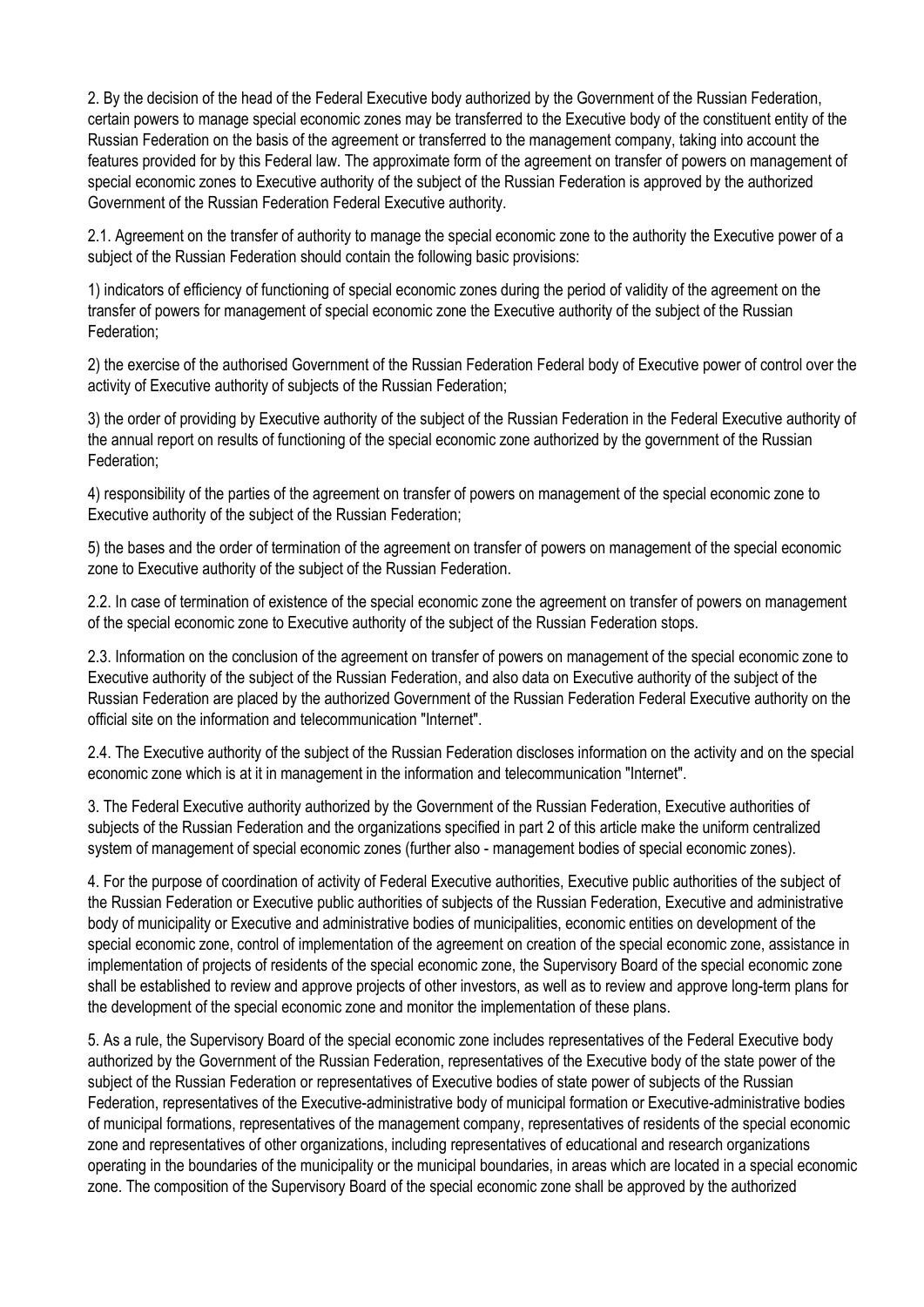Government of the Russian Federation Federal Executive body or Executive body of the subject of the Russian Federation in the case of transfer of powers provided for by part 2 of this article.

6. Expire.

7. The powers of the Supervisory Board of the special economic zone are determined by the Regulations on the Supervisory Board of the special economic zone approved by the Federal Executive body authorized by the Government of the Russian Federation.

# **Article 8. Powers of management bodies of special economic zones**

1. The Federal Executive body authorized by the Government of the Russian Federation:

1) carries out registration of legal entities and individual entrepreneurs as residents of the special economic zone;

2) maintains a register of residents of the special economic zone;

3) issues extracts from the register of residents of the special economic zone at the requirements of residents of the special economic zone or at the request of interested persons;

4) annually assesses the effectiveness of the functioning of special economic zones in the manner established by the Government of the Russian Federation.;

4.1) summarizes information on the results of the functioning of the special economic zones and submits to the Government of the Russian Federation an annual report on the results of the functioning of the special economic zones;

5) exercises control over the execution by the resident of the special economic zone of the agreement on the implementation of industrial, technical and implementation, tourist and recreational activities or activities in the port special economic zone in the manner prescribed by the authorized Government of the Russian Federation by the Federal Executive authority.;

5.1) enter into agreements on the implementation of industrial-production, technical-implementation, tourist-recreational activities or activities in the port special economic zone in the manner prescribed by this Federal law;

6) publish at least once a quarter in the print and electronic media, determined by the authorized Government of the Russian Federation by the Federal Executive authority, information on the availability of land, state and (or) municipal property located within the boundaries of the special economic zone and not leased;

7) performs functions of the state customer on preparation of documentation on planning of the territory in borders of the special economic zone and creation of engineering, transport, social, innovative and other infrastructures of this zone at the expense of means of the Federal budget, the budget of the subject of the Russian Federation, the local budget if other is not established by the legislation of the Russian Federation;

8) manages and manages land plots and other real estate objects located within the boundaries of the special economic zone and being in state or municipal ownership, including:

a) has lost its force;

b) leases such land plots and other real estate objects;

c) makes decisions on the formation of land plots within the boundaries of the special economic zone;

d) make a decision on the sale to tenants in accordance with part 3 of article 32 of this Federal law of land plots located within the boundaries of the special economic zone and located in the state or municipal property;

e) perform other actions for the management and disposal of such land plots and other real estate objects.;

9) provides for the examination of project documentation and examination of the results of engineering surveys;

10) became invalid on January 1, 2012;

11) receives technical conditions for connection (technological connection) to the networks of engineering and technical support and transfers these conditions to individual entrepreneurs, legal entities engaged in construction or reconstruction;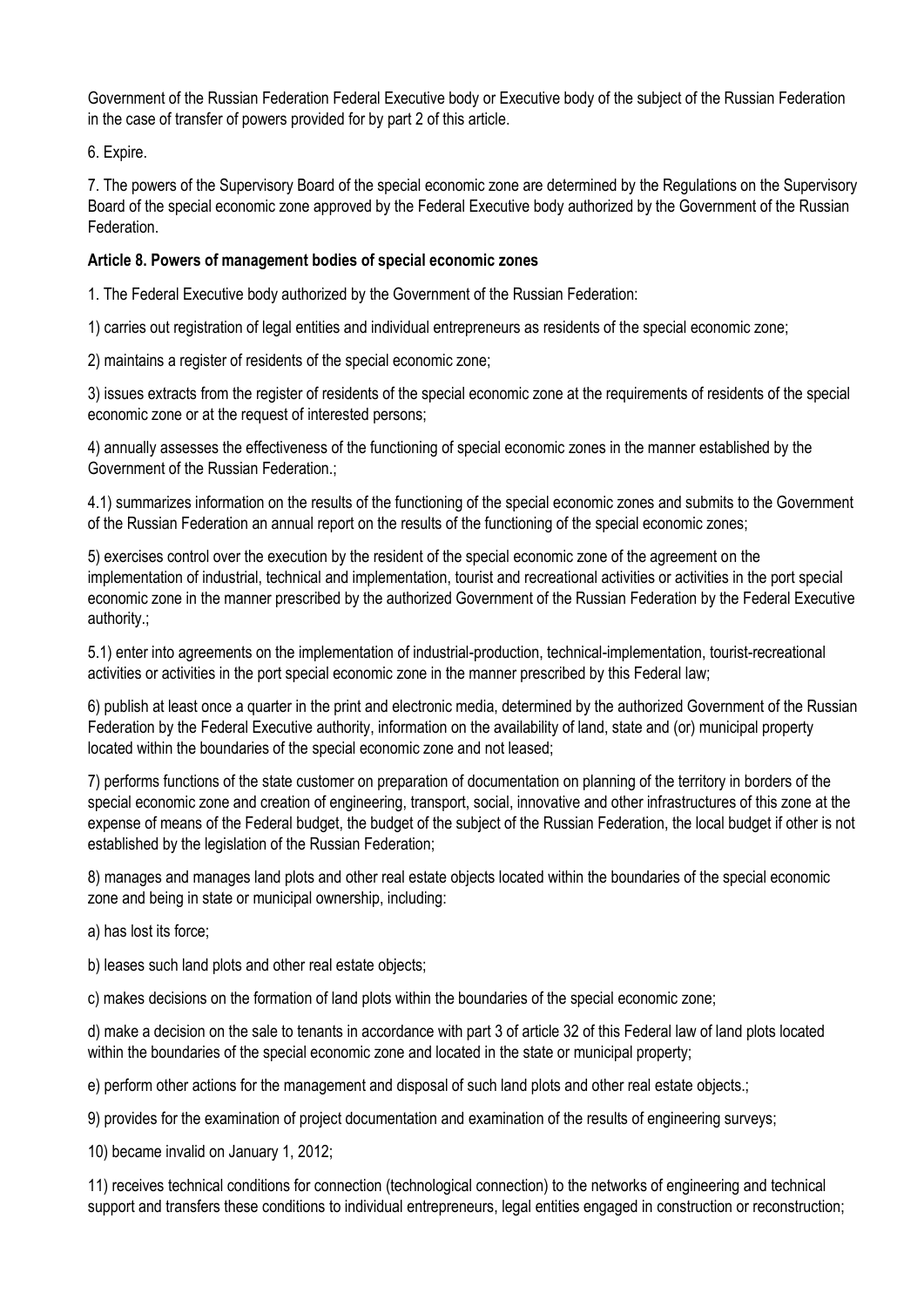12) exercises other powers provided for by this Federal law.

2. The Federal Executive body authorized by the Government of the Russian Federation for implementation of the functions on creation at the expense of means of the Federal budget, the budget of the subject of the Russian Federation, the local budget, off-budget sources of financing of real estate objects in borders of the special economic zone and in the territory adjacent to it and management of these and earlier created real estate objects has the right to involve the managing company. Powers provided by points 6, 7 and 11 of part 1 of this article, and also the powers provided by point 8 of part 1 of this article except for powers on alienation of the specified real estate objects in the order established by the authorized government of the Russian Federation Federal Executive authority can be transferred to the managing company which is obliged to submit to the Federal Executive authority authorized by the government of the Russian Federation the report on implementation of the transferred powers in time, established by the authorized Government of the Russian Federation by the Federal Executive authority.

3. The Federal Executive body authorized by the Government of the Russian Federation has the right to involve the managing company or Executive authority of the subject of the Russian Federation in implementation of functions on acceptance and issue of documents in the cases provided by this Federal law and also on representation of necessary data in state bodies and local governments in the order established by this Federal law.

4. The powers under paragraphs 2, 3, 5, 5.1, 6, 7, 9 and 11 of part 1 of this article and the powers stipulated by paragraph 8 of part 1 of this article, except for the powers of alienation of the real estate not transferred to the management company, may be transferred to the Executive bodies of the constituent entities of the Russian Federation in the procedure established by part 2 of article 7 of this Federal law.

5. The powers transferred to Executive authorities of subjects of the Russian Federation shall be ahead of schedule withdrawn by the Federal Executive authority authorized by the Government of the Russian Federation in the following cases:

1) non-implementation of the transferred powers in the terms established by the legislation Of the Russian Federation;

2) violation of the terms of the agreement on transfer of powers on management of special economic zones.

6. The powers transferred to Executive authorities of subjects of the Russian Federation can be ahead of schedule withdrawn by the Federal Executive authority authorized by the Government of the Russian Federation in the cases provided by the agreement on transfer of powers on management of special economic zones.

7. If the Executive authorities of the constituent entities of the Russian Federation and the management company have been given separate powers to manage special economic zones, control over the execution of the delegated powers shall be exercised by the Federal Executive body authorized by the Government of the Russian Federation.

## **Article 8.1. The Management company performs the following functions**:

1) ensure the creation of infrastructure facilities of the special economic zone and other facilities designed to ensure the functioning of the special economic zone, in accordance with the agreement on the creation of a special economic zone;

2) ensure the functioning of infrastructure facilities of the special economic zone and other facilities designed to ensure the functioning of the special economic zone;

3) attract residents and other investors to the special economic zone, including for the implementation of activities to create infrastructure facilities of the special economic zone;

4) develop a draft plan of the special economic zone and submit it for approval to the authorized body in accordance with the legislation of the Russian Federation;

5) carry out other functions provided for by this Federal law and the agreement on the management of the special economic zone.

## **Article 8.2. Agreement on the management of the special economic zone**

1. For the purpose of implementation of agreements on creation of special economic zones and ensuring creation of objects of infrastructure of the special economic zone and other objects intended for ensuring functioning of special economic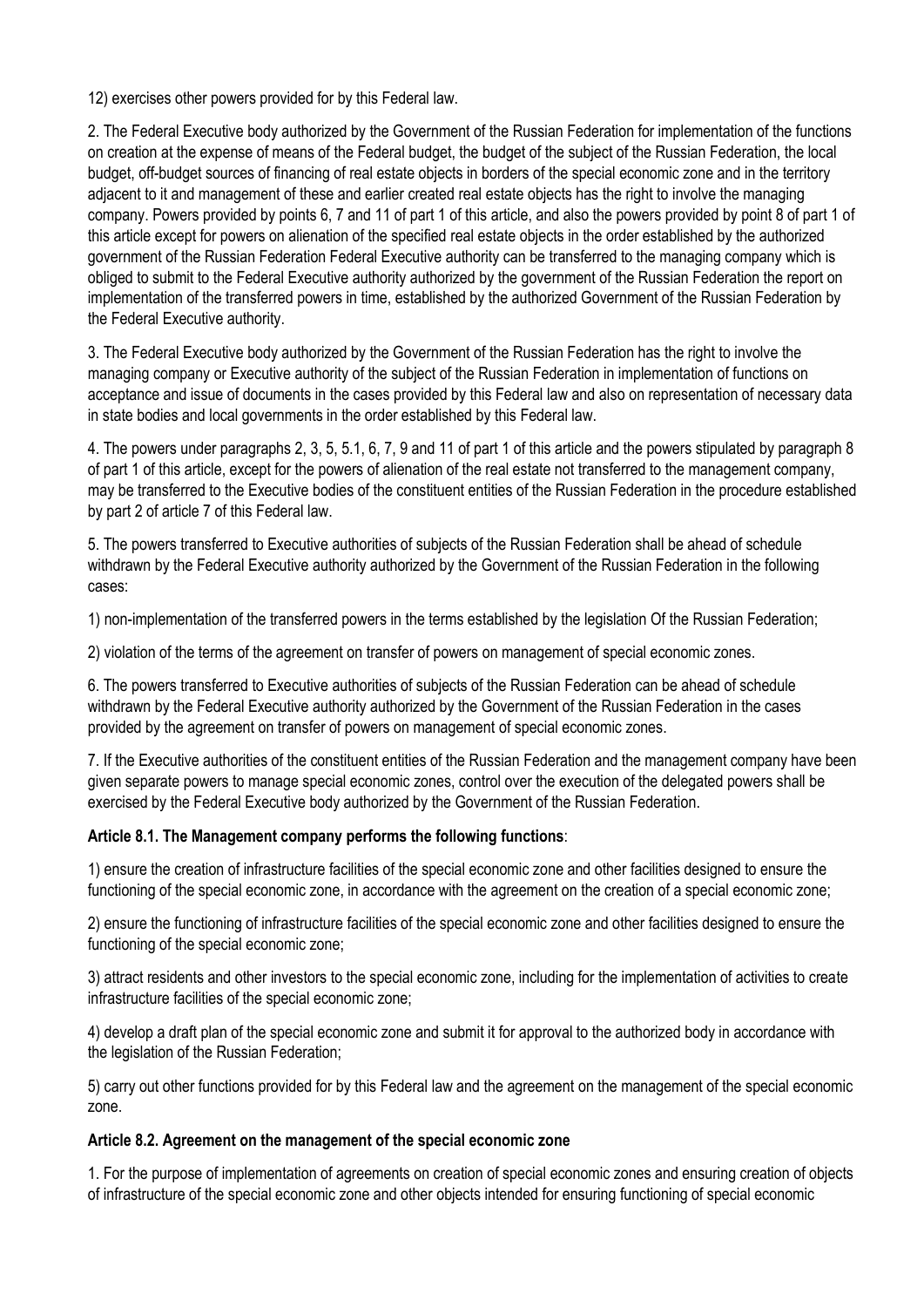zones, management of the specified objects, the Federal Executive authority authorized by the Government of the Russian Federation attracts managing companies.

2. The Federal Executive body authorized by the Government of the Russian Federation shall conclude an agreement with the management company on the management of the special economic zone, the approximate form of which shall be established by the Federal Executive body authorized by the Government of the Russian Federation.

3. The agreement on the management of the special economic zone shall be concluded in respect of each special economic zone.

4. The agreement on the management of the special economic zone should contain the following main provisions:

1) functions of the management company;

2) performance indicators of functioning of the special economic zone during the period of the agreement on management of the special economic zone;

3) the order of implementation by the authorized Government of the Russian Federation Federal Executive authority of control of activity of the managing company;

4) the order of providing by the managing company in authorized by the Government The Federal Executive authority of the Russian Federation of the annual report on results of functioning of the special economic zone;

5) responsibility of the parties of the agreement on management of the special economic zone;

6) the bases and the order of termination of the agreement on management of the special economic zone.

5. If the special economic zone ceases to exist, the agreement on the management of the special economic zone shall terminate.

6. Data on the conclusion of the agreement on management of the special economic zone with the managing company, and also data on the managing company are placed by the Federal Executive authority authorized by the Government of the Russian Federation on the official site on the information and telecommunication "Internet".

7. The management company discloses information about its activities and the special economic zone under its management in the information and telecommunication network "Internet".

## **Chapter 4. Legal status of residents of the special economic zone**

## **Article 9. Resident of the special economic zone**

1. The resident of the industrial and production special economic zone is the commercial organization, except for the unitary enterprise registered according to the legislation of the Russian Federation in the territory of municipality in which borders the special economic zone is located, and concluded an agreement with the management bodies of special economic zones on the implementation of industrial and production activities or logistics activities or an agreement on the implementation of technical and implementation activities in the industrial and production special economic zone in the manner and under the conditions provided for by this Federal law.

2. The resident of the technical implementation special economic zone is recognized as the individual entrepreneur or the commercial organization, except for the unitary enterprise registered according to the legislation of the Russian Federation in the territory of municipality in which borders the special economic zone is located, and concluded with management bodies of special economic zones the agreement on implementation of technical and introduction activity or the agreement on implementation of industrial and production activity in technical and introduction special economic zone in the order and on the conditions provided by this Federal law.

2.1. Residents of the tourist and recreational special economic zone are recognized as the individual entrepreneur, the commercial organization (except for the unitary enterprise) registered according to the legislation of the Russian Federation in the territory of municipality in which borders the special economic zone (in the territory of one of municipalities if the tourist and recreational special economic zone is located in territories of several municipalities), and concluded with management bodies of special economic zones the agreement on implementation of tourist and recreational activity in the order and on conditions which are provided by this Federal law.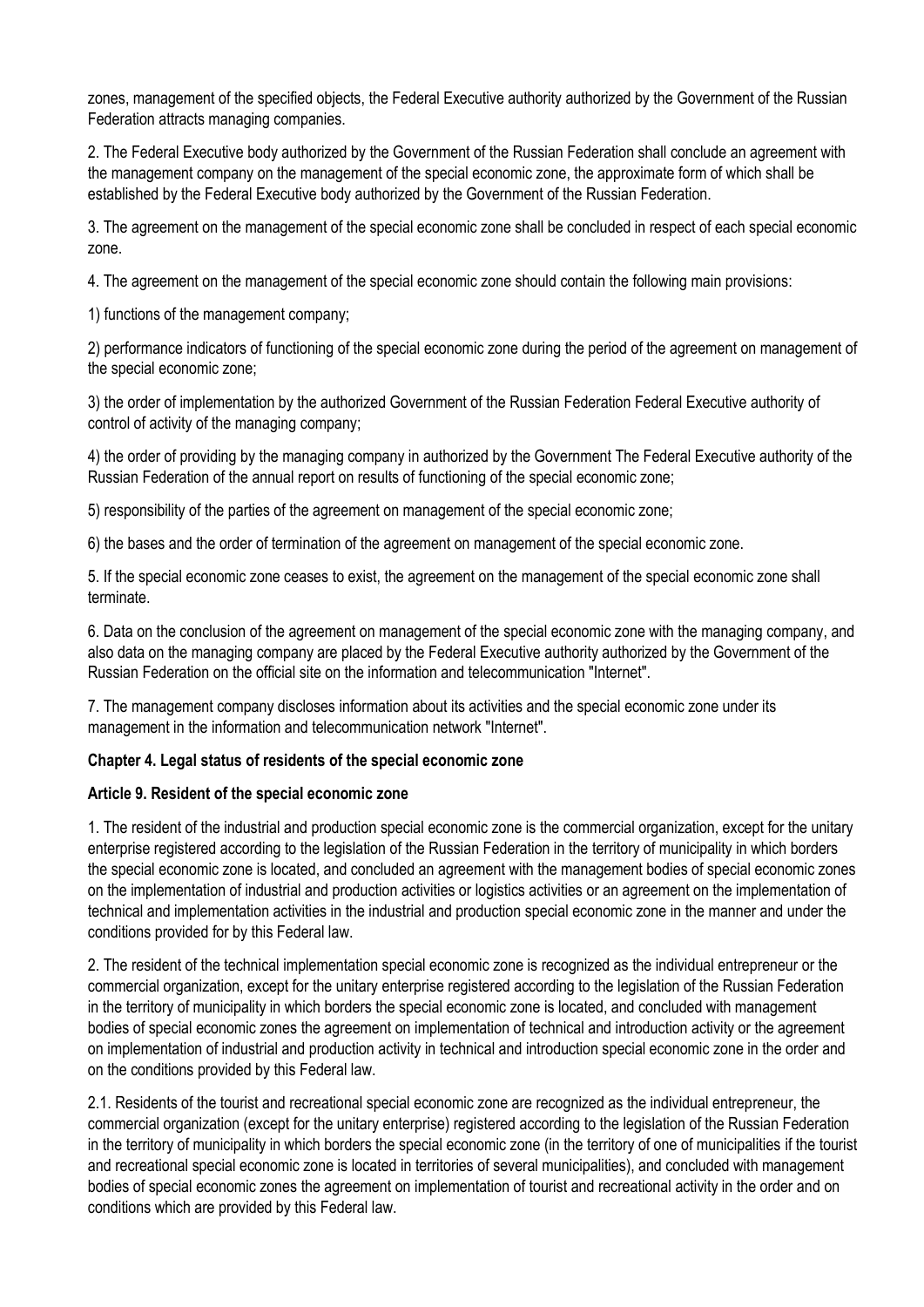2.2. The resident of the port special economic zone is the commercial organization, except for the unitary enterprise registered according to the legislation of the Russian Federation in the territory of municipality in which borders the special economic zone is located (in the territory of one of municipalities if the port special economic zone is located in territories of several municipalities), and concluded an agreement with the management bodies of special economic zones on the implementation of activities in the port special economic zone in the manner and under the conditions provided for by this Federal law.

3. An individual entrepreneur or a commercial organization is recognized as a resident of the special economic zone from the date of entry in the register of residents of the special economic zone.

4. The Federal Executive authority authorized by the Government of the Russian Federation enters into the register of residents of the special economic zone record about registration of the specified person within five working days from the date of signing with it the agreement on implementation (maintaining) industrial production, technical and introduction, tourist and recreational activity or activity in the port special economic zone.

4.1. In case of transfer to Executive authority of the subject of the Russian Federation of the powers provided by point 5.1 of part 1 of article 8 of this Federal law, Executive authority of the subject of the Russian Federation within three working days sends to the Federal Executive authority authorized by the government of the Russian Federation the copy of the agreement on implementation (maintaining) industrial production, technical introduction, tourist and recreational activity or activity in the port special economic zone. Authorized by the Government of the Russian Federation the Federal Executive authority shall enter in the register of residents of special economic zone an entry on registration of the specified person, within five working days from the date of receipt from the Executive authority of the subject of the Russian Federation of a copy of the agreement on the implementation (conduct) of industrial-production, technical innovation, tourist-recreation activity or activity in port special economic zone.

5. The Federal Executive authority authorized by the Government of the Russian Federation issues to the resident of the special economic zone the certificate certifying registration of the person as the resident of the special economic zone. The form of the certificate is approved by the authorized Government of the Russian Federation Federal Executive authority.

6. The Federal Executive body authorized by the Government of the Russian Federation reports data on registration of the person as the resident of the special economic zone in tax and customs authorities within three days from the date of registration.

7. The Federal Executive authority authorized by the Government of the Russian Federation submits to customs and tax authorities in the terms specified in part 6 of this article, the copy of the agreement on implementation (maintaining) industrial production, technical and introduction, tourist and recreational activity or activity in the port special economic zone.

8. Deprivation of the status of the resident of the special economic zone is allowed only in court in the cases provided by this Federal law, and entails the termination of the agreement on the implementation (management) of industrial production, technical implementation, tourist and recreational activities or activities in the port special economic zone.

9. The Federal Executive body authorized by the Government of the Russian Federation shall enter into the register of residents of the special economic zone a record of deprivation of the status of the resident of the special economic zone within five working days from the date of receipt of the court decision on deprivation of the status of the resident of the special economic zone.

10. The Federal Executive body authorized by the Government of the Russian Federation reports data on deprivation of the status of the resident of the special economic zone in tax and customs authorities within three working days from the date of entering into the register of residents of the special economic zone of the corresponding record.

## **Article 10. The procedure for carrying out business activities on the territory of the special economic zone**

1. A resident of the industrial and production special economic zone carries out industrial and production activities or logistics activities in this special economic zone. For the purposes of this Federal law, industrial and production activities are understood as the production and (or) processing of goods (products) and their sale, logistics activities are understood as the provision of services for the transportation and storage of goods. At the same time, a resident of the industrial-industrial special economic zone shall be entitled to carry out in the industrial-production special economic zone only the activities provided for in the agreement on the implementation of industrial-production activities or the agreement on the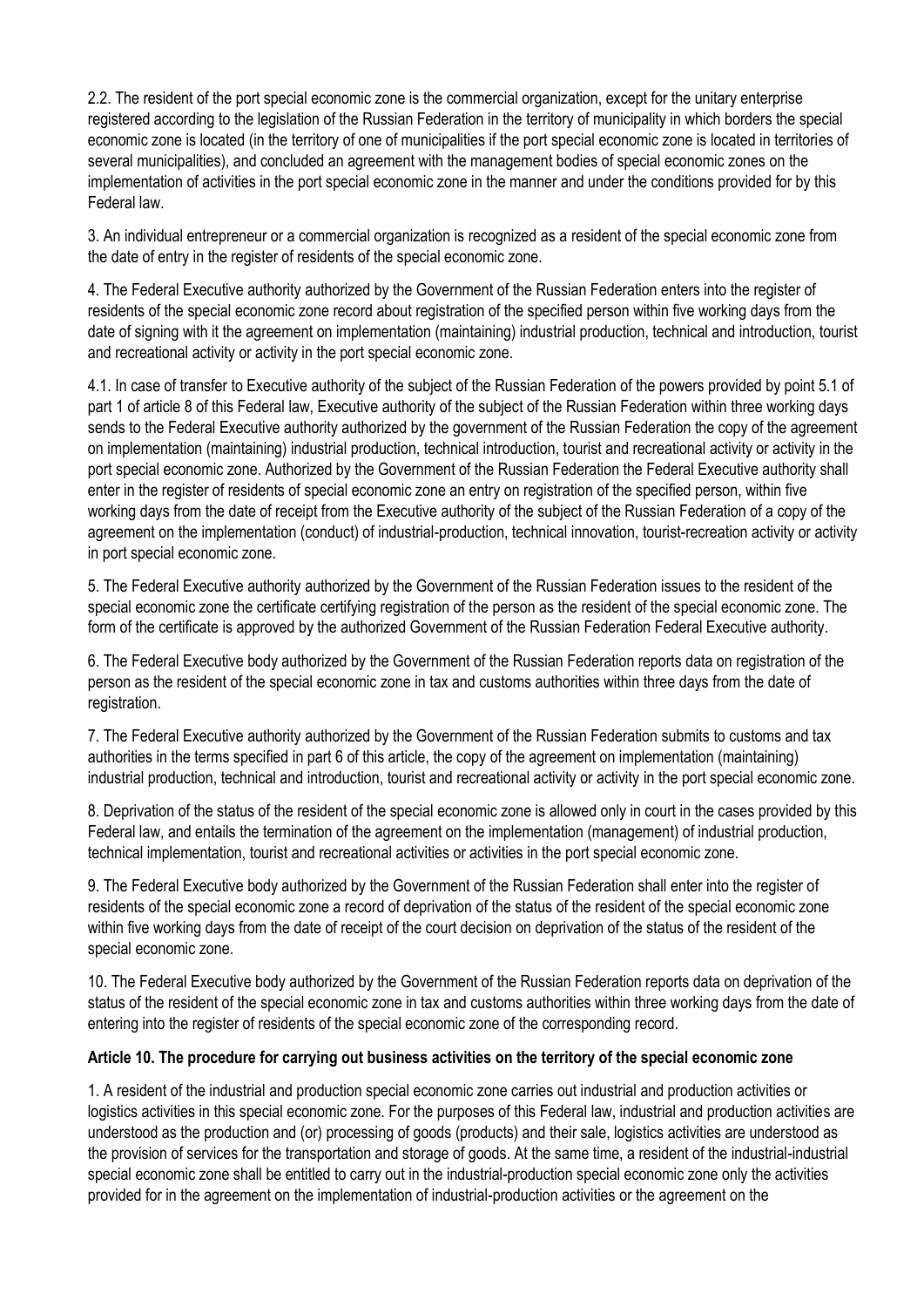implementation of technical-implementation activities. Implementation of technical and implementation activities in the industrial and production special economic zone is allowed by the decision of the expert Council on technical and implementation special economic zones.

2. The resident of the technical and implementation special economic zone carries out technical and implementation activities in this economic zone. For purposes of this Federal law under the technical innovation activity is understood innovative activity, creation, production and realization of scientific-technical products, creation and implementation of programs for electronic computers (computer programs), databases, topologies of integrated microcircuits, informational systems, services in implementation and maintenance of such products, software, data bases, topologies and systems, while also providing residents of technical-innovative special economic zone service innovation infrastructure, necessary to carry out their activities. At the same time, a resident of the technical implementation special economic zone shall be entitled to carry out in the technical implementation special economic zone only the activities provided for in the agreement on the implementation of technical implementation activities or the agreement on the implementation of industrial production activities. Implementation of industrial and production activities in the technical implementation of the special economic zone is allowed by the decision of the expert Council on industrial and production special economic zones. Production of scientific and technical products in the technical implementation special economic zone is allowed by the decision of the expert Council on technical implementation special economic zones, guided by the priority directions of development of science, technology and technology and the list of critical technologies of the Russian Federation, approved by the Government of the Russian Federation.

2.1. The resident of the tourist and recreational special economic zone has the right to carry out in the special economic zone only tourist and recreational activities within the limits provided by the agreement on the implementation of tourist and recreational activities. For the purposes of this Federal law, tourist and recreational activities are understood as the activities of legal entities, individual entrepreneurs in the construction, reconstruction, operation of tourist industry facilities, facilities intended for sanatorium and resort treatment, medical rehabilitation and recreation of citizens, as well as tourist activities and activities for the development of mineral water deposits and other natural medicinal resources, including- resort treatment and prevention of diseases, medical rehabilitation, recreation of citizens, industrial bottling of mineral waters.

2.2. A resident of a port special economic zone has the right to carry out port activities and (or) construction, reconstruction and operation of infrastructure facilities of a seaport, river port or airport in this special economic zone provided for by the agreement on the implementation of activities in the port special economic zone (hereinafter - activities in the port special economic zone). For the purposes of this Federal law, port activity means the following activities carried out in the territories of the seaport, river port, airport:

1) warehousing, storage of goods and other services usually provided in the seaport, river port, airport in accordance with international treaties of the Russian Federation and the legislation of the Russian Federation;

2) supply and equipment of ships, aircraft (including ship supplies, onboard stocks), equipment of ships, aircraft;

3) production, repair, maintenance, modernization of ships, river vessels, aircraft, aircraft, including aircraft engines and other components;

4) processing of aquatic biological resources;

5) operations for the preparation of goods for sale and transportation (packaging, sorting, repacking, batch division, labeling and similar operations);

6) simple Assembly and other operations, the implementation of which does not significantly change the condition of the goods, in accordance with the list approved by the Government of the Russian Federation;

7) exchange trade in goods;

8) wholesale trade in goods;

9) ensuring the functioning of the infrastructure of the port special economic zone;

10) production activities in accordance with the agreement on the implementation of activities in the port special economic zone.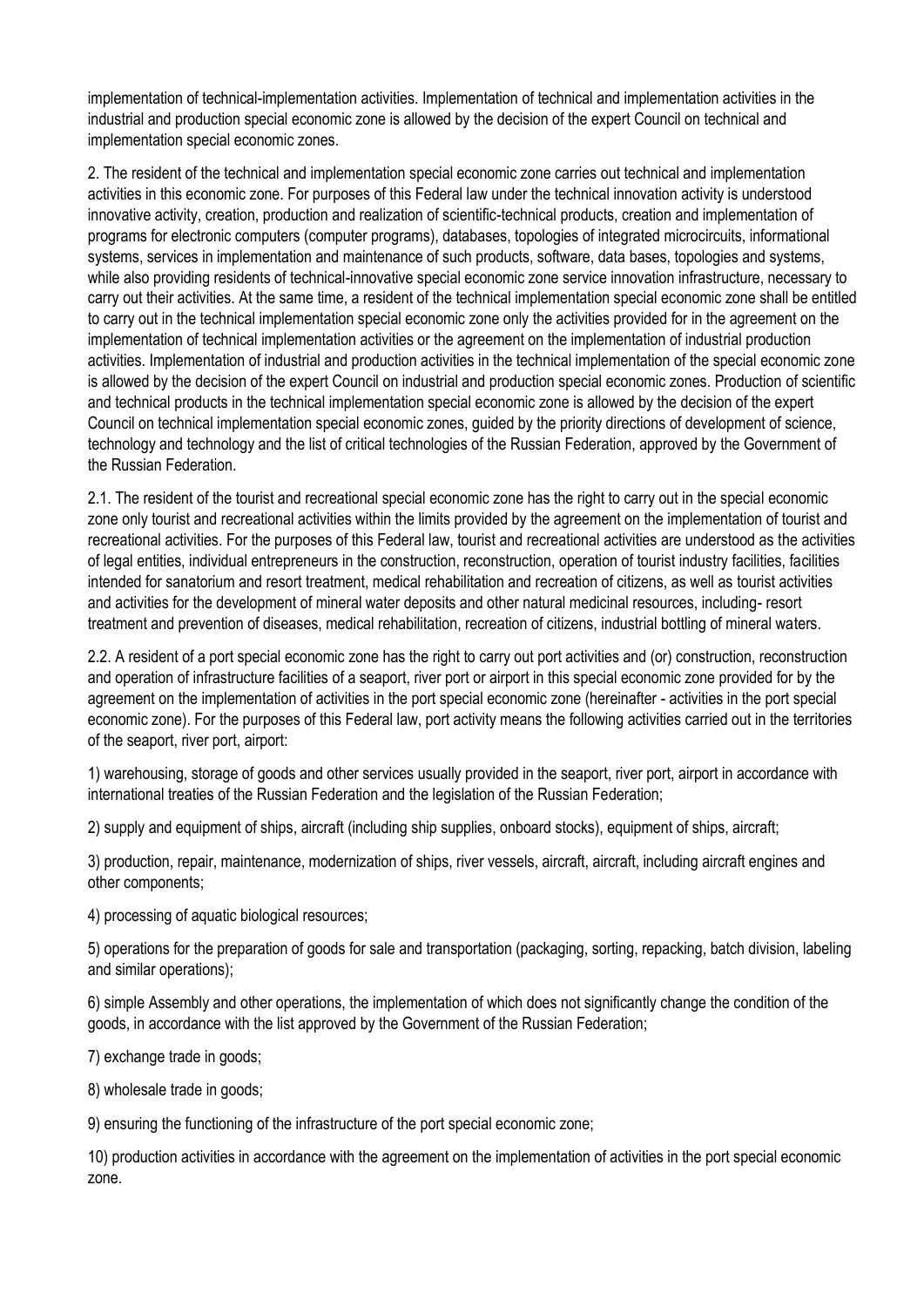2.3. Construction, reconstruction and operation of infrastructure objects in the woods located in borders of the tourist and recreational special economic zone are allowed according to purpose of the lands on which these woods settle down if in the plan of arrangement and material equipment of the tourist and recreational special economic zone zones of the planned development of the woods in which borders construction, reconstruction and operation of objects of infrastructure are provided are defined. The order of implementation of development of the woods is established by the Forest code of the Russian Federation.

3. Individual entrepreneurs and commercial organizations that are not residents of the special economic zone are entitled to carry out business activities in the special economic zone, except for the port special economic zone, subject to the provisions of this part. In the port special economic zone has the right to carry out activities:

1) the administration of the seaport, river port, airport, Federal state enterprises and open joint stock companies (shares of which are in Federal ownership) - to ensure the functioning and security of the seaport, river port, airport in full in accordance with the legislation of the Russian Federation;

2) Executive authority of the subject of the Russian Federation or the managing company or the joint-stock company specified in part 2 of article 8 of this Federal law allocated with separate powers on management of the port special economic zone according to article 7 of this Federal law - on ensuring functioning of the port special economic zone;

3) individual entrepreneurs and commercial organizations that are not residents of the port special economic zone - for the construction and operation of infrastructure facilities of the port special economic zone and infrastructure facilities created within the boundaries of land plots provided by the management body of the port special economic zone to residents of the port special economic zone.

4. A resident of a special economic zone may not have branches and representative offices outside the territory of the special economic zone.

# **Article 11. State control (supervision) on the territory of the special economic zone and municipal control on the territory of the special economic zone**

1. The Federal state control (supervision), regional state control (supervision) and municipal control in the territory of the special economic zone in respect of residents of special economic zone is carried out, respectively, authorized Federal Executive authorities, Executive authorities of constituent entities of the Russian Federation and local government bodies (further - bodies of state control (supervision) and municipal control bodies) in compliance with the legislation of the Russian Federation.

2. The provisions of the Federal law of 26 December 2008 No. 294-FL "on protection of the rights of legal entities and individual entrepreneurs in the exercise of state control (supervision) and municipal control", taking into account the peculiarities of the organization and conduct of inspections established by this article, shall apply to relations connected with the implementation of state control (supervision) in the territory of the special economic zone, organization and conduct of inspections of residents of the special economic zone.

3. Scheduled inspections, except for scheduled inspections in the implementation of tax control and customs control, are carried out by state control (supervision) and municipal control bodies in the form of joint inspections.

4. The term of the scheduled inspection shall not exceed fifteen working days from the date of its commencement. In exceptional cases, associated with the need for complex and (or) long-term special investigations and examinations on the basis of motivated proposals of officials conducting the audit, the term of the audit may be extended, but not more than ten working days.

5. At identification during planned check of violations by the resident of the special economic zone of the legislation of the Russian Federation officials of bodies of the state control (supervision), bodies of municipal control issue to the resident of the special economic zone the instruction about elimination of violations. The copy of the instruction on elimination of violations no later than three days from the moment of drawing up the act on results of carrying out planned check is handed over to the resident of the special economic zone or his representative on receipt or is transferred in other way testifying to date of receipt of the instruction by the resident of the special economic zone or his representative. If it is impossible to deliver the order on elimination of violations to the resident of the special economic zone or his representative by the methods specified above, it is sent by registered mail and is considered received after six days after its sending.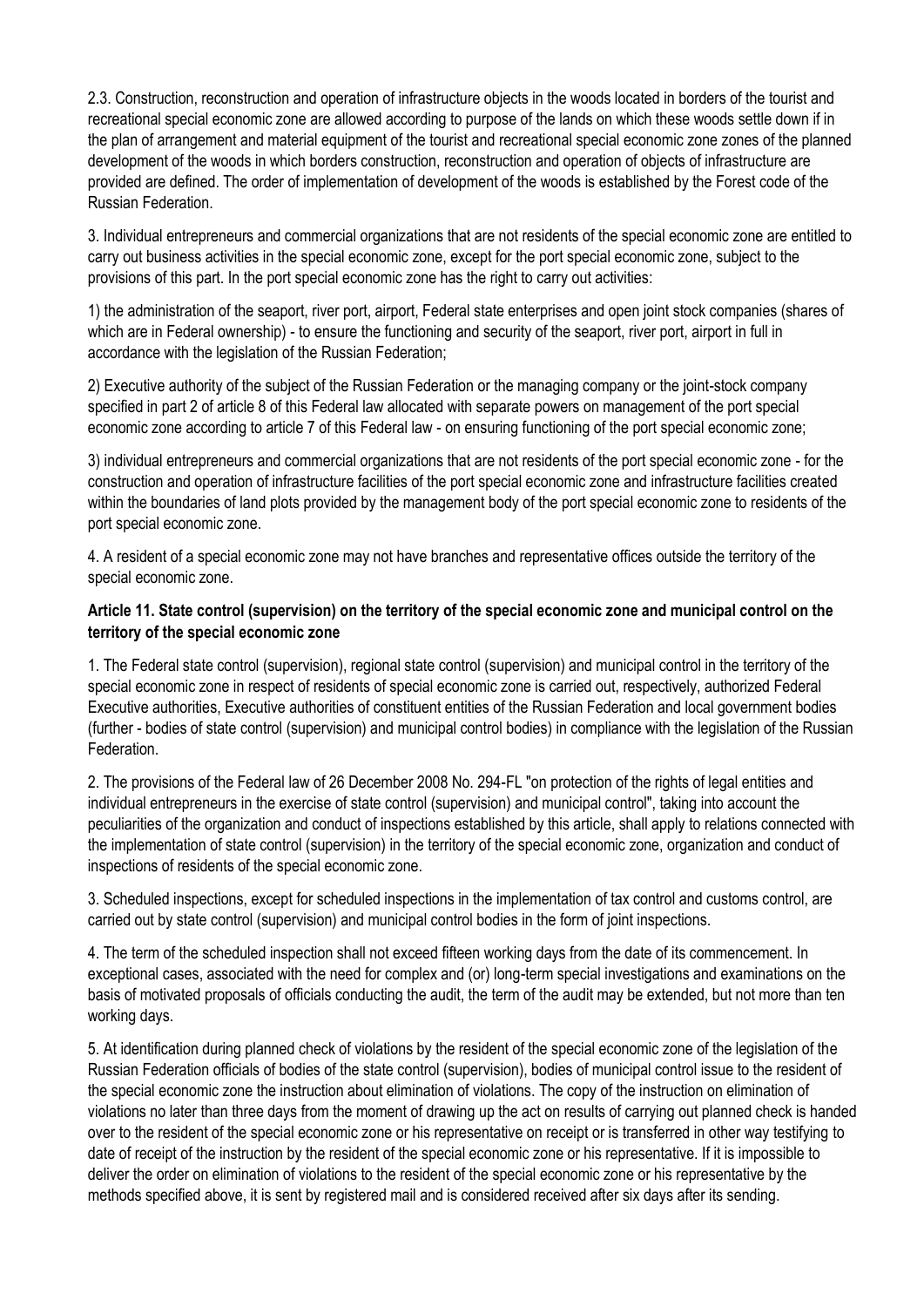6. State control (supervision) bodies, municipal control bodies conduct unscheduled inspection of the resident of the special economic zone after two months from the date of issue of the instruction on elimination of violations. If a resident of a special economic zone fails to comply with the order to eliminate violations before an unscheduled inspection, a person may be deprived of the status of a resident of the special economic zone by a court decision on the basis of an application of the management bodies of special economic zones.

7. Unscheduled inspections are carried out in coordination with the management bodies of special economic zones. The period of unscheduled inspection may not exceed five working days.

8. The resident of the special economic zone when carrying out by body of the state control (supervision), body of municipal control of check has the right:

1) to be present at carrying out actions for control, to give explanations on the questions relating to the subject of check;

2) to receive information which providing is provided by regulatory legal acts of the Russian Federation;

3) get acquainted with the results of control measures and indicate in the acts of their familiarization, consent or disagreement with them, as well as with certain actions of officials of state control (supervision), municipal control bodies;

4) appeal against actions (inaction) of officials of state control (supervision), municipal control bodies in administrative and (or) judicial order in accordance with the legislation of the Russian Federation.

9. Tax and customs authorities of the Russian Federation exercise tax and customs control in the territory of the special economic zone in accordance with the legislation of the Russian Federation and notify the Federal Executive authority authorized by the Government of the Russian Federation on the revealed violations. In case of two or more significant violations of tax and (or) customs legislation by a resident of the special economic zone, a person may be deprived of the status of a resident of the special economic zone upon consideration by a court of an application of the Federal Executive authority authorized by the Government of the Russian Federation.

## **Chapter 5. Agreement on the implementation of industrial production, technical implementation, tourist and recreational activities or activities in the port special economic zone**

## **Article 12. Subject and conditions of the agreement on the implementation of industrial production, technical implementation, tourism and recreational activities or activities in the port special economic zone**

1. The agreement on implementation of industrial and production, technical and implementation, tourist and recreational activity or activity in the port special economic zone (further - the agreement on implementation of activity) is signed between the resident of the special economic zone authorized by the Government of the Russian Federation Federal Executive authority or Executive authority of the subject of the Russian Federation in case of transfer to it of powers provided by point 5.1 of part 1 of article 8 of this Federal law and the managing company. During the term of the agreement on implementation of activity the resident of the special economic zone undertakes to perform the activity provided by the agreement on implementation of activity and to make investments and capital investments in volume and in terms which are provided by the agreement on implementation of activity, and the Federal Executive authority authorized by the Government of the Russian Federation or Executive authority of the subject of the Russian Federation in case of transfer to it of powers provided by point 5.1 of part 1 of article 8 of this Federal law., undertakes to exercise the powers provided for by this Federal law, including the provision of a land plot for lease to a resident of a special economic zone, provided that a land plot is required for the implementation of the relevant activities to a resident of a special economic zone. The agreement on implementation of activity can provide the obligation of the Federal Executive authority authorized by the Government of the Russian Federation in time established by the agreement on implementation of activity to sign with the resident of the special economic zone the lease agreement in case of availability of the state and (or) municipal property located in borders of the special economic zone for implementation of the relevant activity. The management company undertakes to carry out the necessary actions in the manner and within the limits established by the agreement on the management of the special economic zone, including the creation of infrastructure facilities of the special economic zone. The agreement on the implementation of activities may contain other rights and obligations of the parties.

2. The lease agreement of the state and (or) municipal property located within the boundaries of the special economic zone shall be concluded with the resident of the special economic zone for the term of the agreement on the implementation of activities, if a shorter period is not declared by the resident of the special economic zone. The approximate form of the lease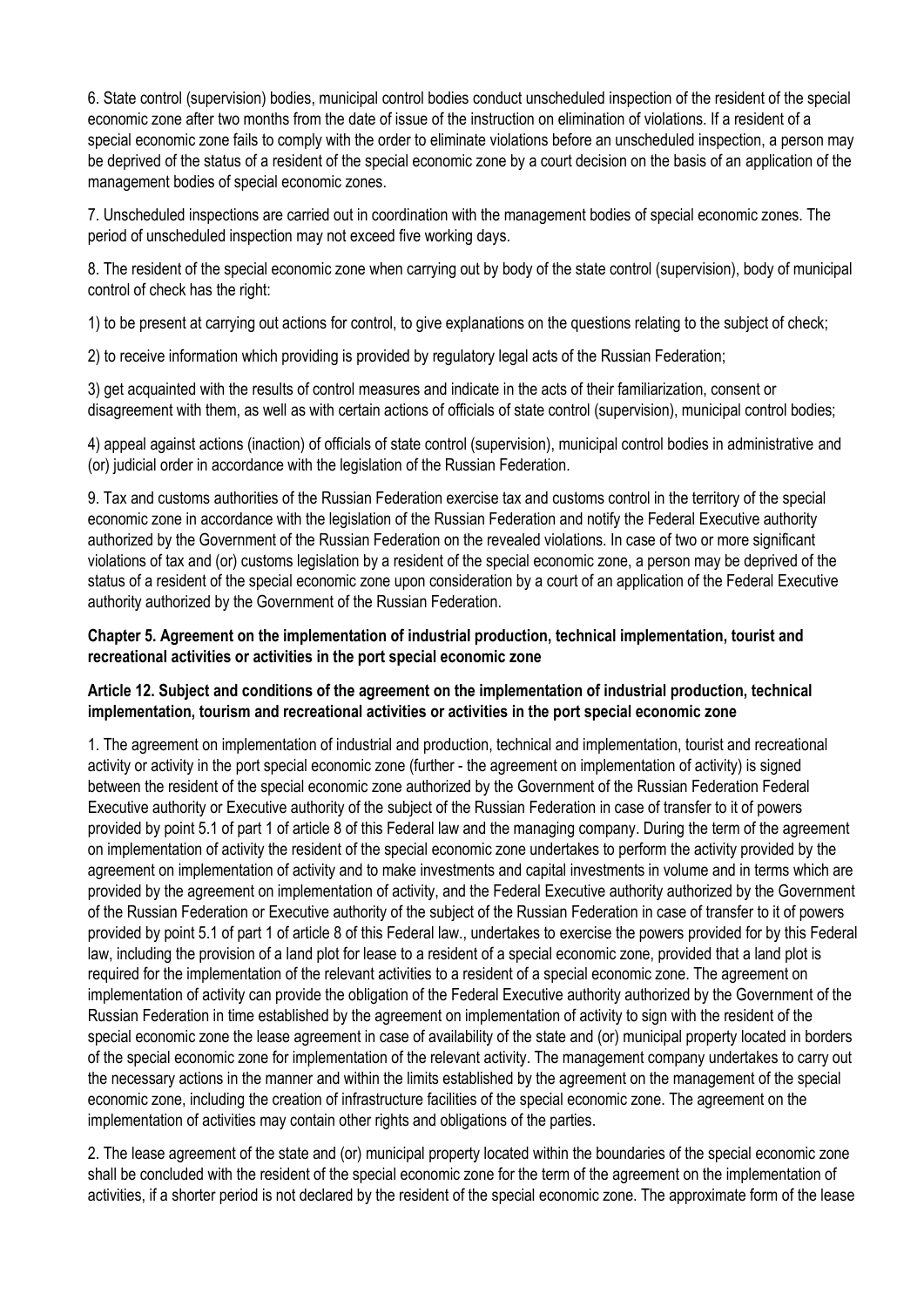agreement of such property and the method of calculation of the rent are established by the authorized Government of the Russian Federation Federal Executive authority.

3. According to the agreement on the implementation of the activities of the resident of industrial-production special economic zone shall be obliged to make capital investments in the amount of not less than one hundred and twenty million roubles (except for intangible assets), the resident of industrial-production special economic zone shall be obliged to make capital investments in the amount of not less than forty million rubles (except for intangible assets) within three years from the date of conclusion of the agreement on the implementation of activities.

4. In the case that the agreement on carrying out activities in port special economic zone provides for building and reconstruction of objects of infrastructure of sea port, river port or airport, the resident of a port special economic zone within the term of validity of the agreement on the implementation of the activities undertakes to make capital investments in rubles in the amount of not less than:

1) four hundred million roubles (except for intangible assets) in the construction of infrastructure facilities of sea port, river port or airport, including infrastructure facilities of the new seaport, river port or airport, while the resident of the port special economic zone is obliged to make capital investments in the amount of not less than forty million rubles (except for intangible assets) within three years from the date of the agreement on the implementation of activities;

2) one hundred and twenty million rubles (except for intangible assets) in the reconstruction of the infrastructure of the seaport, river port or airport, while the resident of the port special economic zone is obliged to make capital investments in the amount of not less than forty million rubles (except for intangible assets) within three years from the date of the agreement on.

5. Application by the resident of the port special economic zone of customs procedure of the free customs zone is caused by representation in customs authority of ensuring payment of customs duties, taxes in the order established by the customs legislation of the Customs Union and (or) the legislation of the Russian Federation on customs. Ensuring the payment of customs duties and taxes in the implementation of port activities is provided for by the agreement on the implementation of activities, and its amount may not be less than:

1) thirty million rubles in the storage of goods, their storage, wholesale trade, exchange trade in goods (including excisable goods or mineral raw materials);

2) ten million rubles in the storage of goods that are not excisable goods, storage of such goods, wholesale trade, exchange trade in them;

3) two and a half million rubles in the implementation of other port activities.

6. In accordance with the agreement on the implementation of activities providing for the construction of infrastructure facilities of the new seaport, river port or airport and (or) reconstruction of infrastructure facilities of the seaport, river port or airport, a resident of the port special economic zone within the period provided for by the agreement on the implementation of activities, undertakes to develop project documentation, perform engineering surveys, conduct state examination of project documentation, perform the functions of the customer and investor in the construction and (or) reconstruction of the infrastructure of the seaport, river port or airport.

7. In accordance with the agreement on the implementation of activities providing for the construction of infrastructure facilities of a new seaport, river port or airport, work can be carried out respectively in the waters of the seaport, river port, at the airport. In this case the Federal Executive body authorized by the Government of the Russian Federation will organize issue of necessary permissions to performance of such works according to the project documentation approved in accordance with the established procedure.

8. In accordance with the agreement on the implementation of activities providing for the construction of infrastructure facilities of a new seaport, river port or airport outside the port special economic zone, the construction of transport and energy infrastructure, water supply and sanitation systems, communication lines can be carried out if it is necessary to carry out activities in the port special economic zone. In this construction does not operate a special regime of business.

9. The agreement on implementation of port activity can be provided in case of its termination on the bases provided by article 20 of this Federal law, the obligation of the resident of the port special economic zone to dispose of the objects of real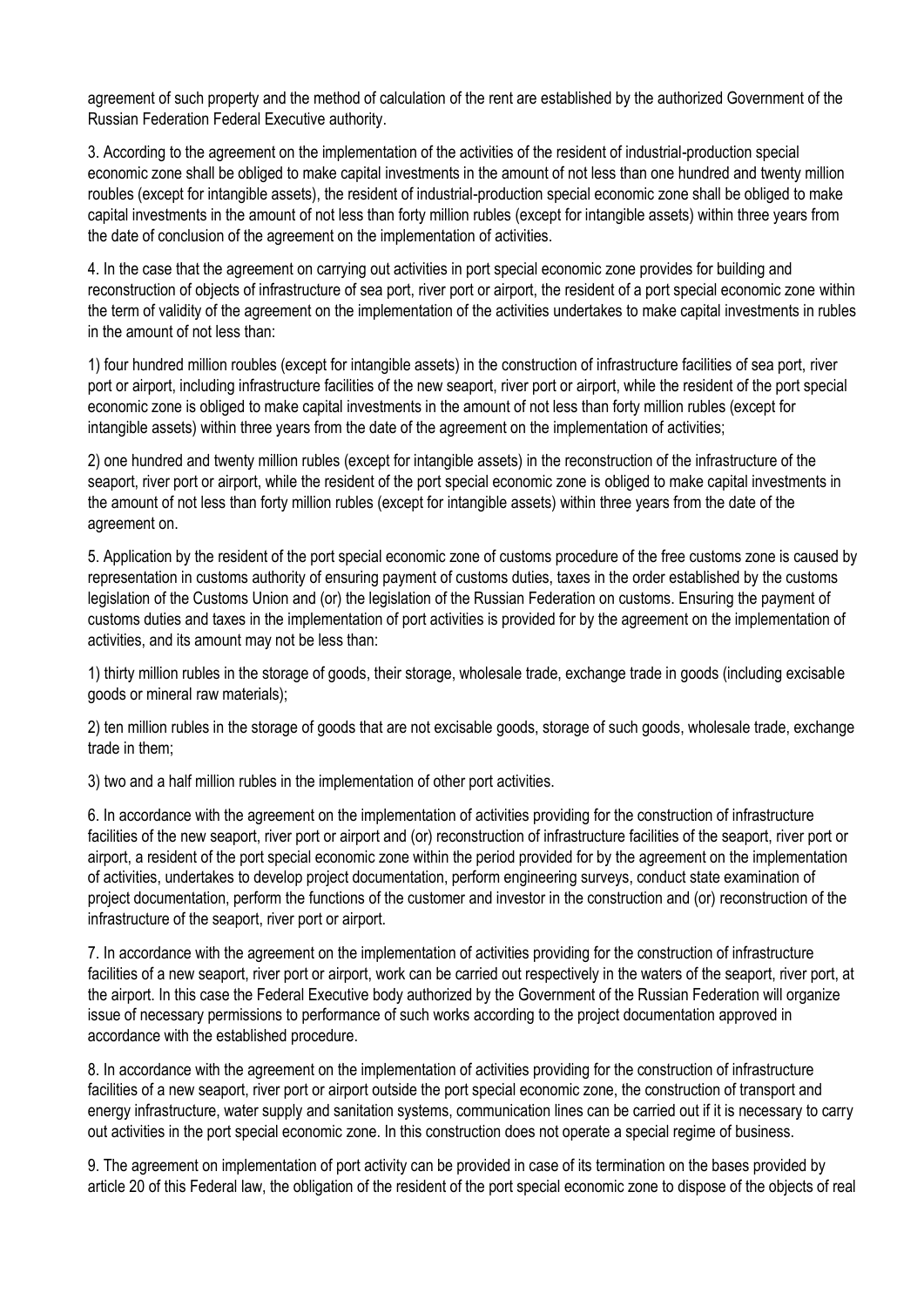estate located in borders of the port special economic zone and belonging to it on the property right, including objects of incomplete construction by sale to their person registered as the resident of the port special economic zone.

10. A resident of a special economic zone shall not be entitled to transfer his rights and obligations under the agreement on the implementation of activities to another person.

11. Approximate forms of agreements on the implementation of industrial production, technical implementation, tourist and recreational activities and activities in the port special economic zone shall be approved by the authorized Government of the Russian Federation by the Federal Executive authority.

12. The resident of the special economic zone provides assistance to the management bodies of special economic zones in terms of monitoring the implementation of the terms of the agreement on the implementation of activities, including ensuring unhindered access of officials of the management bodies of special economic zones to the infrastructure of the special economic zone belonging to him and located within the boundaries of the special economic zone, provides to the management bodies of special economic zones in oral and written form necessary for monitoring information.

## **Article 13. Documents required for the conclusion of an agreement on the implementation of activities**

1. The person intending to receive the status of the resident of the special economic zone (further - the applicant) represents to the Federal Executive authority authorized by the government of the Russian Federation or Executive authority of the subject of the Russian Federation in case of transfer to it of the powers provided by point 5.1 of part 1 of article 8 of this Federal law, the application for the conclusion of the agreement on implementation of activity. Such application shall contain data:

1) on the prospective activity of the applicant in the special economic zone;

2) on the state and (or) municipal property necessary for the implementation of the proposed activities of the applicant;

3) on the area of the land plot necessary for the implementation of the proposed activities of the applicant;

4) on the estimated volume of investments and the estimated volume of capital investments during the period of the applicant's activities in the special economic zone, including the volume of capital investments within three years from the date of the conclusion of the agreement on the implementation of activities of the applicant.;

5) the size of connected capacity of power receiving devices of the applicant, as well as the types and amount of planned value of necessary connected load in the necessary resources (including cold and hot water, mains gas and thermal energy) used for the provision of services for heat, gas and water, resources necessary for the implementation of industrialproduction, technical innovation, tourist-recreation activity or activity in port special economic zone.

2. The applicant shall attach the following documents to the application for the conclusion of the agreement on the implementation of activities: 1) copies of constituent documents (for legal entities); 2) business plan, the form of which is established by the authorized Government of the Russian Federation by the Federal Executive authority.

3. For consideration of the application for the conclusion of an agreement on the implementation of the following documents are also required: 1) a copy of the certificate of state registration of a legal entity or individual entrepreneur; 2) a copy of the certificate of registration with the tax authority.

4. If the documents specified in part 3 of this article are not provided by the applicant, at the interdepartmental request of the Federal Executive authority authorized by the government of the Russian Federation or Executive authority of the subject of the Russian Federation in case of transfer to it of the powers provided by point 5.1 of part 1 of article 8 of this Federal law, are represented by the Federal Executive authority performing state registration of legal entities, physical persons as individual entrepreneurs and peasant (farmer) farms, the data confirming the fact of entering applicant information into the unified state register of legal entities or the unified state register of individual entrepreneurs, and the Federal body of Executive power exercising functions on control and supervision over observance of legislation on taxes and fees, information confirming the applicant's registration with the tax authority. The applicant has the right to submit documents containing such information on his own initiative.

5. The documents specified in parts 1-4 of this article are taken according to the list authorized by the Government of the Russian Federation Federal body of Executive authority or Executive authority of the subject of the Russian Federation in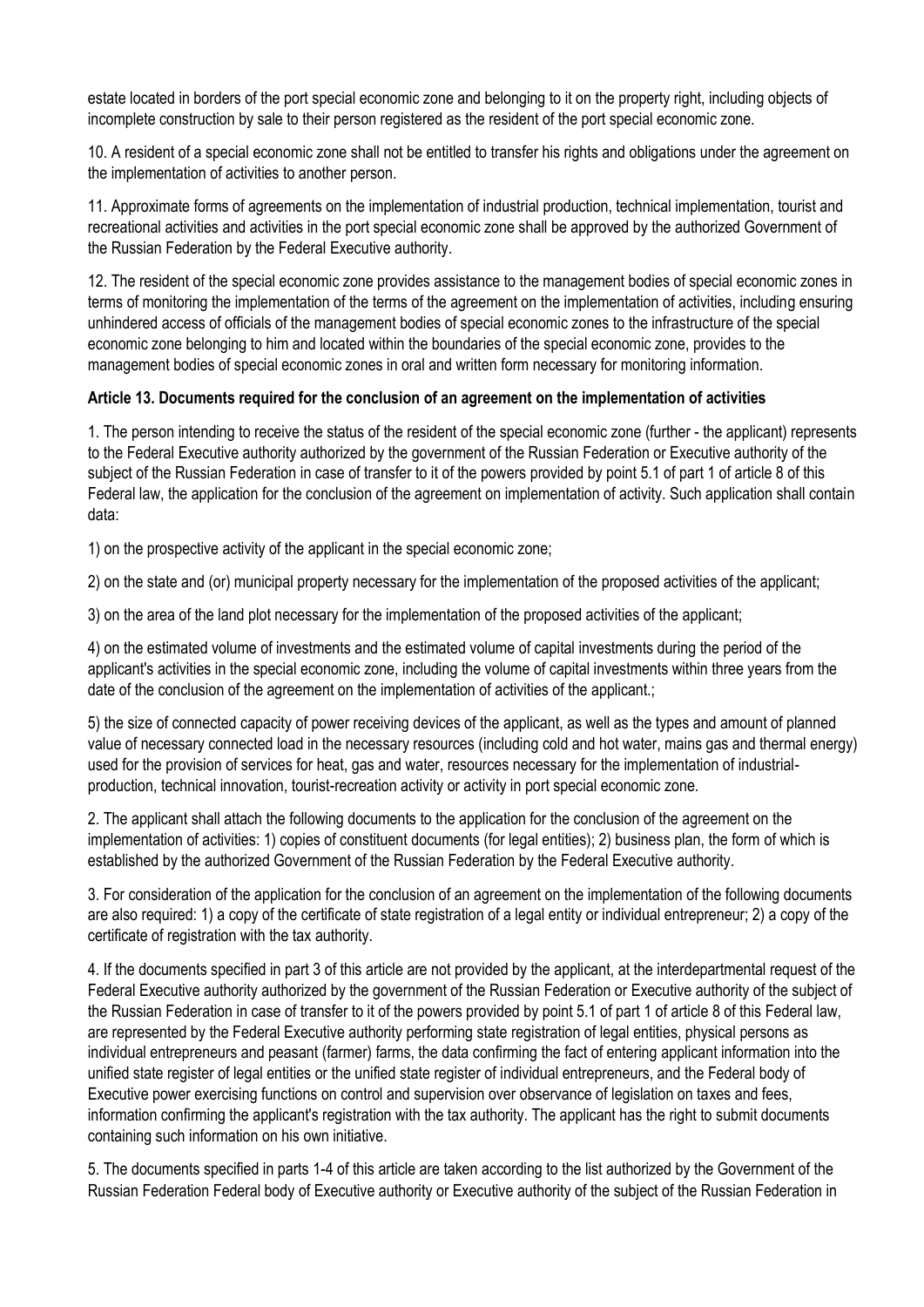case of transfer of authority under paragraph 5.1 of part 1 of article 8 of this Federal law, a copy of which is with a mark about date of reception of the specified documents sent to the applicant.

6. After receipt of all documents specified in parts 1-4 of this article, the Federal Executive authority or Executive authority of the subject of the Russian Federation authorized by the government of the Russian Federation in case of transfer to it of the powers provided by point 5.1 of part 1 of article 8 of this Federal law accepts and sends to the applicant no later than in fifteen working days after receipt of the specified documents one of the following decisions:

1) about transfer of the application for the conclusion of the agreement on implementation of activity and the business plan to the expert Council on industrial production, technical and innovative, tourist and recreational or port special economic zones formed by the Federal Executive authority authorized by the Government of the Russian Federation or Executive authority of the subject of the Russian Federation in case of transfer to it of the powers provided by point 5.1 of part 1 of article 8 of this Federal law;

2) on acceptance of an application for the conclusion of an agreement on the implementation of technical and implementation activities and a business plan for consideration if, in accordance with the business plan, the amount of investments in the amount of less than thirty million rubles is provided and the provision of a land plot is not required;

3) on refusal to consider an application for the conclusion of an agreement on the implementation of activities.

7. Refusal in consideration of the application for the conclusion of the agreement on implementation of activity is allowed only in case of:

1) failure to provide by the person of the documents specified in parts 1 and 2 of this article;

2) the absence within the boundaries of the special economic zone of the state and (or) municipal property that can be transferred into the possession and (or) for use by the applicant and which corresponds to the conditions of such an application;

3) the absence within the boundaries of the special economic zone of a free land plot corresponding to the conditions specified in such an application;

4) the inconsistency of the applicant's alleged activities activities, the implementation of which is permitted in the special economic zone;

5) non-compliance of the expected volume of capital investments with the requirements established by parts 3 and 4 of article 12 of this Federal law.

8. The Federal Executive authority authorized by the Government of the Russian Federation or Executive authority of the subject of the Russian Federation in case of transfer to it of the powers provided by point 5.1 of part 1 of article 8 of this Federal law is obliged to specify in the decision on refusal in consideration of the application for the conclusion of the agreement on implementation of activity the motivated bases of such refusal. This decision can be appealed by the applicant in court.

9. Assessment of the business plan is carried out by the expert Council or in the case provided for by paragraph 2 of part 6 of this article, authorized by the Government of the Russian Federation by the Federal Executive authority or Executive authority of the subject of the Russian Federation in the case of transfer of powers provided for by paragraph 5.1 of part 1 of article 8 of this Federal law, on the basis of criteria and methods of evaluation established by the authorized Government of the Russian Federation by the Federal Executive authority.

10. The regulations on the expert Council shall be approved by the authorized Government of the Russian Federation Federal Executive body or Executive body of the subject of the Russian Federation in the case of transfer of powers provided for by paragraph 5.1 of part 1 of article 8 of this Federal law.

11. Not later than forty working days from the date of receipt of the application for the conclusion of the agreement on implementation of activity and the business plan the expert Council on the relevant special economic zones by results of assessment of the business plan accepts and sends to the Federal Executive authority authorized by the government of the Russian Federation or Executive authority of the subject of the Russian Federation in case of transfer to it of the powers provided by point 5.1 of part 1 of article 8 of this Federal law one of the following decisions: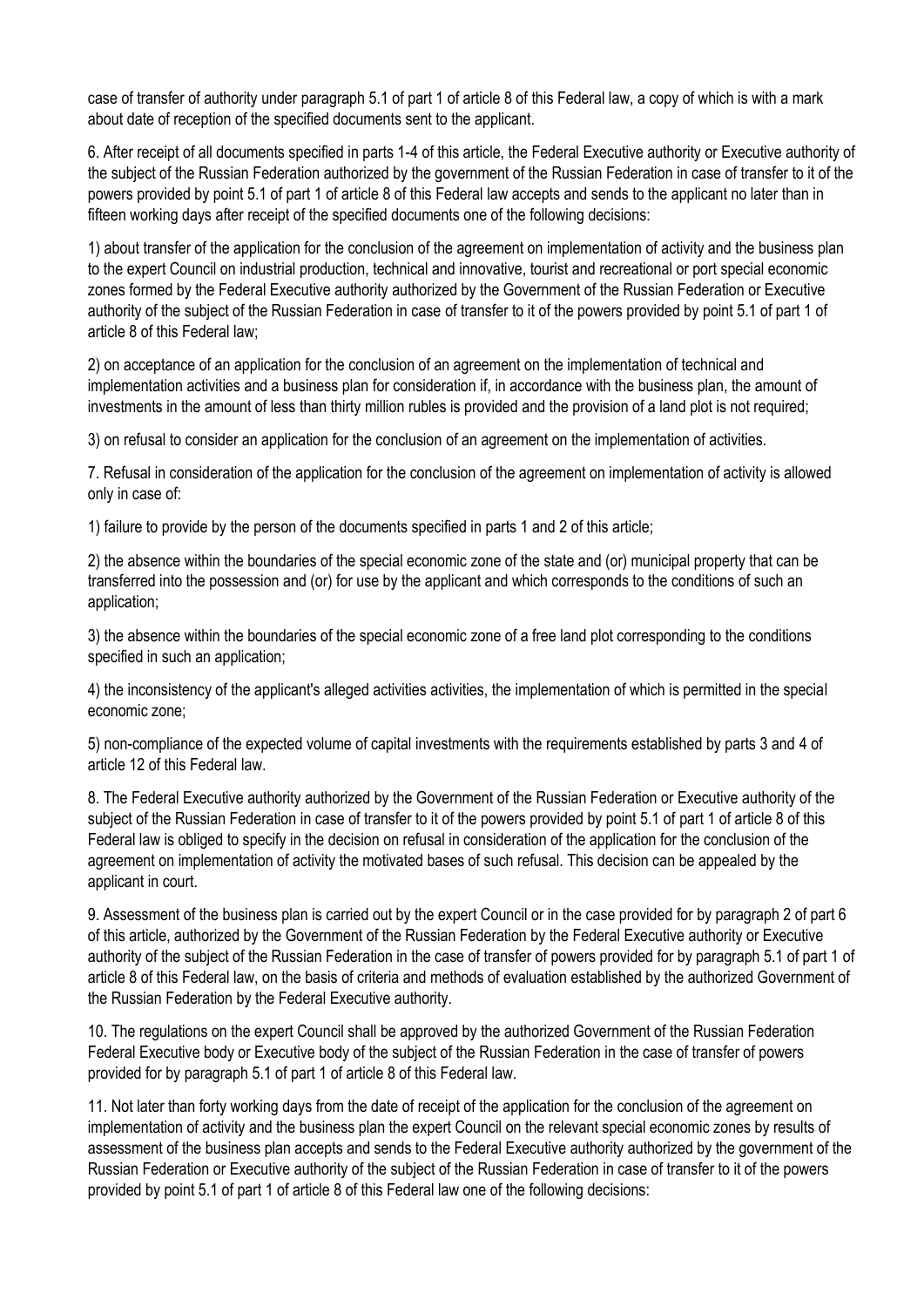1) about support of the business plan.;

2) refusal to support the business plan.

12. The decision of the expert Council on the relevant special economic zones may also contain one obligation or several obligations to amend the business plan, the execution of which is assigned to the applicant in accordance with this Federal law and is taken into account by the management bodies of special economic zones at the conclusion of the agreement on the implementation of activities.

13. Within fifteen working days from the date of receipt of the decision of expert Council on the relevant special economic zones the Federal Executive authority authorized by the government of the Russian Federation or Executive authority of the subject of the Russian Federation in case of transfer to it of the powers provided by point 5.1 of part 1 of article 8 of this Federal law directs in writing to the applicant the notification:

1) about the conclusion of the agreement on implementation of activity when making the decision on support of the business plan;

2) refusal to conclude an agreement on the implementation of activities when deciding to refuse to support the business plan;

3) the conclusion of an agreement on the implementation of activities subject to the applicant's obligations to amend the business plan.

14. In the case provided by point 2 of part 6 of this article within forty working days from the date of the direction to the applicant of the notification on acceptance of the application for the conclusion of the agreement on implementation of technical and implementation activity and the business plan to consideration the Federal Executive authority authorized by the Government of the Russian Federation or Executive authority of the subject of the Russian Federation in case of transfer to it of the powers provided by point 5.1 of part 1 of article 8 of this Federal law, prepares and sends to the applicant and to the management company the agreement on implementation of the specified activity or sends to the applicant the motivated refusal in the conclusion with it of this agreement.

# **Article 14. Procedure for concluding an agreement on the implementation of activities**

1. The Federal Executive authority authorized by the government of the Russian Federation or Executive authority of the subject of the Russian Federation in case of transfer to it of the powers provided by point 5.1 of part 1 of article 8 of this Federal law prepares and sends to the applicant and to the managing company the agreement on implementation of activity within fifteen working days from the date of adoption of the decision on its conclusion with the applicant.

2. The agreement on the implementation of activities shall enter into force on the date of its signing by the parties.

3. All changes made to the agreement on implementation of activity are made out by the additional agreement to the agreement on implementation of activity.

# **Article 15. The form of the agreement on the implementation of activities**

The agreement on the implementation of activities shall be concluded in writing by drawing up one document signed by the parties.

# **Article 16. Duration of the agreement on the implementation of activities**

The agreement on the implementation of activities shall be concluded for a period not exceeding the period remaining until the termination of the existence of the special economic zone.

## **Article 17. Article 18 became invalid on 1 January 2012. Amendment of the terms of the agreement on the implementation of activities**

1. If the resident of the special economic zone intends to change the terms of the agreement on implementation of the activity connected with change of the business plan, he represents in the Federal Executive authority authorized by the government of the Russian Federation or Executive authority of the subject of the Russian Federation in case of transfer to it of the powers provided by point 5.1 of part 1 of article 8 of this Federal law, the statement, and also the business plan which form is established by the authorized Government of the Russian Federation Federal Executive authority.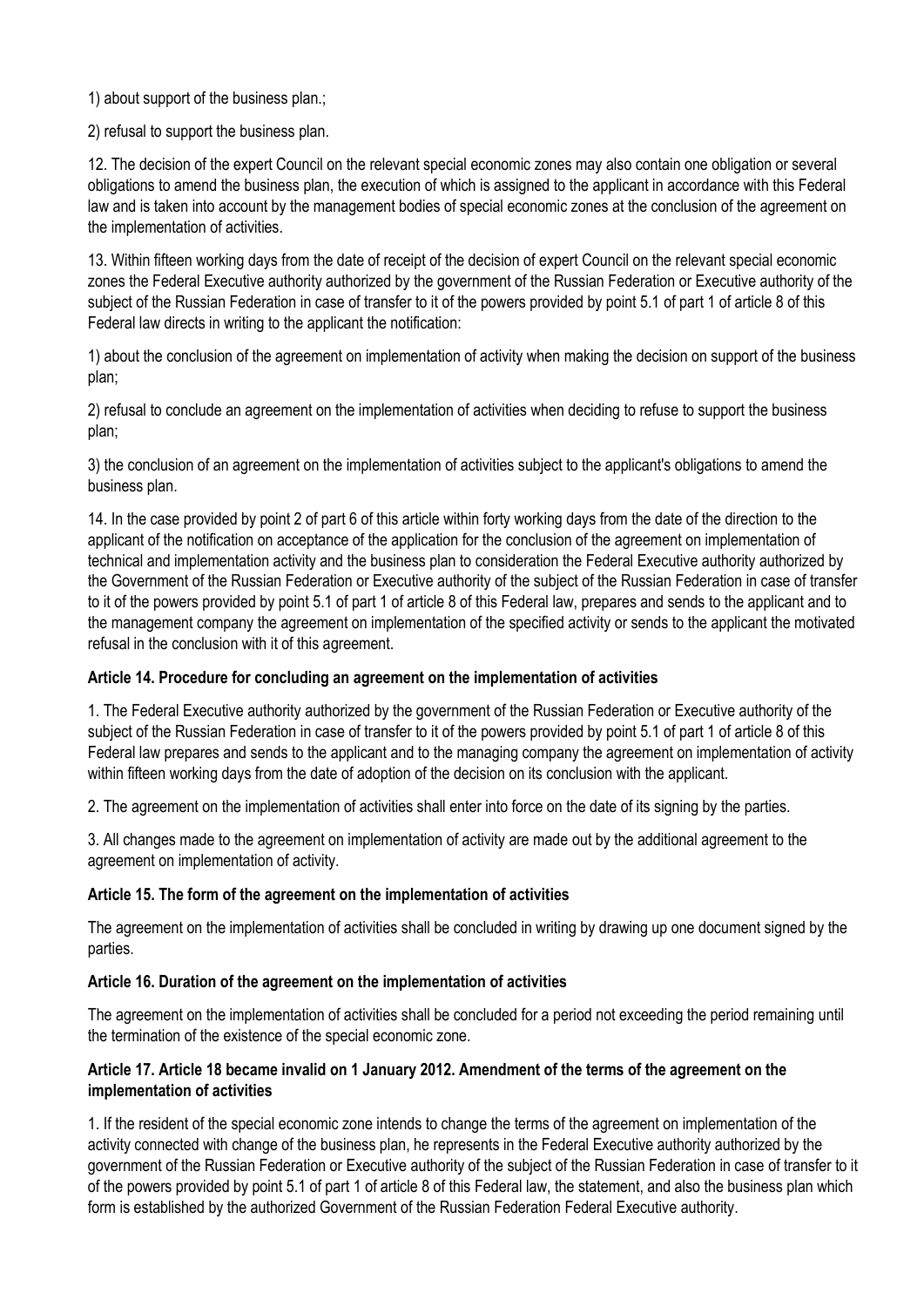2. The documents specified in part 1 of this article are accepted according to the inventory by the Federal Executive authority authorized by the Government of the Russian Federation which directs or hands to the applicant the copy of the inventory with the mark about date of their receipt.

3. Not later than in fifteen working days from the date of receipt of the documents specified in part 1 of this article the Federal Executive authority authorized by the Government of the Russian Federation transfers the business plan to expert Council on the relevant special economic zones except for the cases provided by point 2 of part 6 of article 13 of this Federal law.

4. Not later than in forty working days from the date of receipt of the documents specified in part 1 of this article, the expert Council on the relevant special economic zones accepts and directs to the Federal Executive authority authorized by the government of the Russian Federation or Executive authority of the subject of the Russian Federation in case of transfer to it of the powers provided by point 5.1 of part 1 of article 8 of this Federal law, one of the following decisions:

1) about support of the business plan;

2) about refusal in support of the business plan.

5. The decision of the expert Council for appropriate special economic zones may also contain an obligation or several obligations on amending a business plan, which shall be borne by the applicant in accordance with this Federal law and taken into account by the authorised Government of the Russian Federation Federal body of Executive authority or Executive authority of the subject of the Russian Federation in case of transfer of authority under paragraph 5.1 of part 1 of article 8 of this Federal law, at the conclusion of the supplementary agreement to the agreement on implementation of activity.

6. Within ten working days from the date of receipt of the decision of expert Council on the relevant special economic zones the Federal Executive authority authorized by the government of the Russian Federation or Executive authority of the subject of the Russian Federation in case of transfer to it of the powers provided by point 5.1 of part 1 of article 8 of this Federal law directs in writing to the resident of the special economic zone the notification:

1) about change of conditions of the agreement on implementation of activity when making the decision on support of the business plan;

2) refusal to change the terms of the agreement on the implementation of activities when deciding to refuse to support the business plan;

3) to change the terms of the agreement on the implementation of activities subject to the applicant's obligations to amend the business plan.

7. Changes made to the agreement on implementation of activity and not connected with change of its essential conditions are made out by the additional agreement with providing by the resident of the special economic zone of the documents confirming justification of modification of the agreement on implementation of activity without consideration by expert Council on the relevant special economic zones.

8. Within fifteen working days from the date of adoption by the expert Council on the relevant special economic zones of the decision on the conclusion of the supplementary agreement to the agreement on implementation of activity the Federal Executive authority authorized by the government of the Russian Federation or Executive authority of the subject of the Russian Federation in case of transfer to it of the powers provided by point 5.1 of part 1 of article 8 of this Federal law prepares and sends to the applicant and to the managing company the agreement on implementation of activity.

## **Article 19. Termination of the implementation agreement**

The agreement on the implementation of activities shall be terminated:

1) at the end of the period for which it was concluded;

- 2) in the event of its termination;
- 3) in the case of early termination of the special economic zone;
- 4) in the case of termination of the activities of a legal entity or an individual as an individual entrepreneur.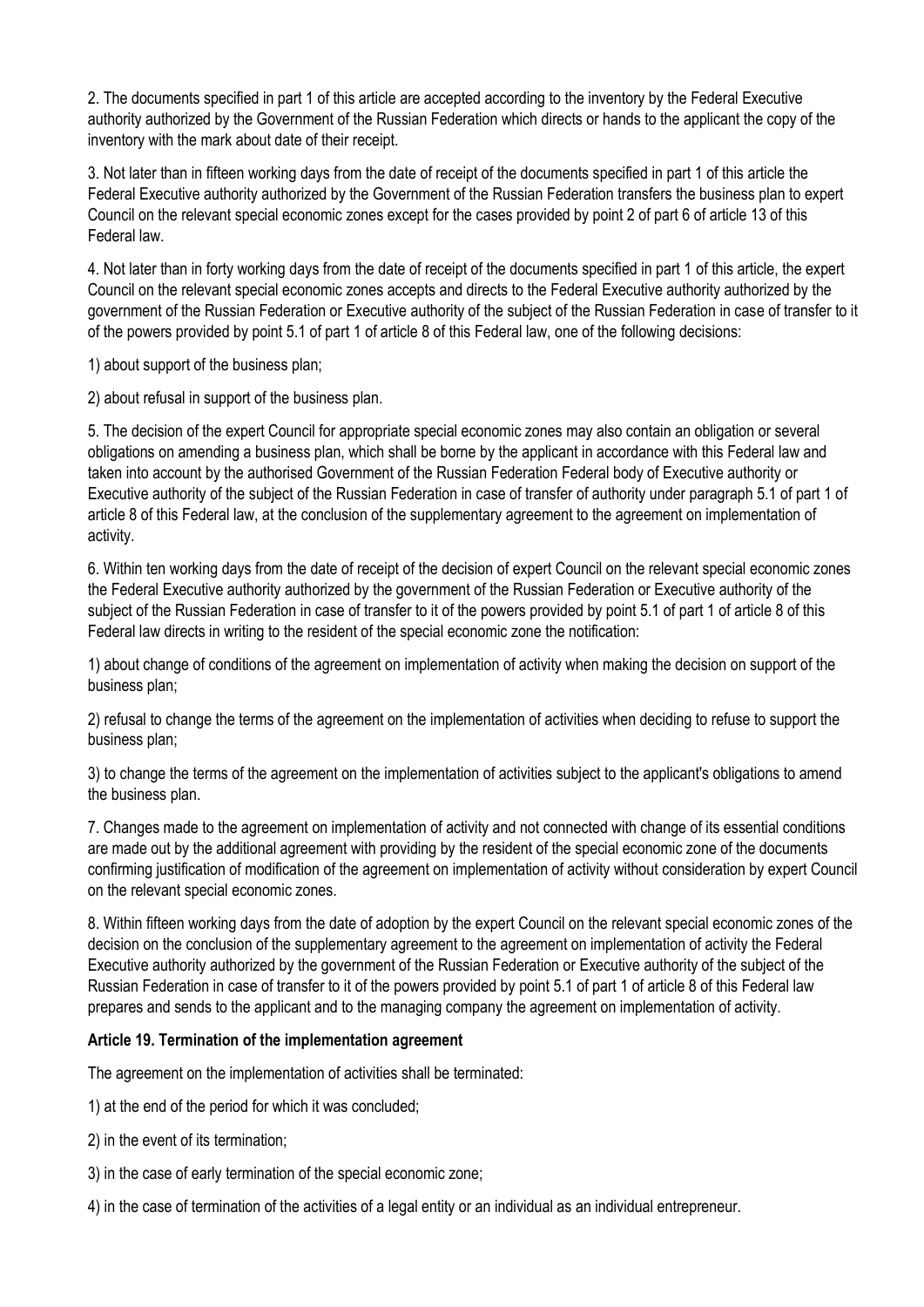## **Article 20. Termination of the business agreement**

1. Termination of the agreement on the implementation of activities is allowed by agreement of the parties.

2. The agreement on the implementation of activities may be terminated by the court at the request of one of the parties in connection with a significant violation of its terms by the other party, a significant change in circumstances or on other grounds provided for by this Federal law.

3. A significant violation by the resident of the special economic zone of the terms of the agreement on the implementation of activities is:

1) the implementation in the special economic zone of entrepreneurial activity not provided for by the agreement on the implementation of activities;

2) non-implementation of the activity provided by it within twenty four months in a row from the moment of establishment by the authorized government of the Russian Federation Federal Executive authority or Executive authority of the subject of the Russian Federation in case of transfer to it of the powers provided by point 5.1 of part 1 of article 8 of this Federal law according to point 5 of part 1 of article 8 of this Federal law of the fact of non-implementation of activity;

3) failure to submit to the authorized by the Government of the Russian Federation Federal Executive authority or Executive authority of the subject of the Russian Federation in the case of transfer of powers provided by paragraph 5.1 of part 1 of article 8 of this Federal law, within the period established by the agreement on the implementation of activities, project documentation and results of engineering surveys necessary for the implementation of the measures provided for in the business plan, for the purpose of state examination of project documentation and the results of engineering surveys;, their coordination if their representation is provided by the agreement on implementation of activity;

4) non-implementation of investments, including capital investments, in the volume and in terms which are provided by the specified agreement if their implementation is provided by the agreement on implementation of activity.

4. In case of refusal of the management bodies of special economic zones to conclude the lease contract of the land plot and (or) the lease contract state and (or) municipal property, the resident of special economic zone has the right to address in court with the requirement about cancellation of the agreement on the implementation of activities either on conclusion of the contract of lease of a land plot and (or) the lease contract state and (or) municipal property.

5. In the agreement on implementation of activity other actions of the resident of the special economic zone and (or) governing bodies of special economic zones recognized by the parties as essential violations of conditions of the agreement on implementation of activity can be specified.

6. The agreement on implementation of activity can be terminated by court at the request of the Federal Executive authority authorized by the Government of the Russian Federation or Executive authority of the subject of the Russian Federation in case of transfer to it of the powers provided by point 5.1 of part 1 of article 8 of this Federal law in the presence of the negative conclusion of the state examination of project documentation if in reasonable time the project documentation isn't finished taking into account the remarks and offers stated in this conclusion.

7. In case of termination of the agreement on the implementation of activities, the costs incurred in connection with its execution by the resident of the special economic zone shall not be reimbursed.

## **Article 21. Effect of termination of the implementation agreement**

1. In case of termination of the agreement on the implementation of activities, the person loses the status of a resident of the special economic zone.

2. A person who has lost the status of a resident of an industrial production, technical implementation or tourist and recreational special economic zone, including in connection with the early termination of the agreement on the implementation of activities, has the right to carry out entrepreneurial activities in the special economic zone on a common basis.

3. A person who has lost the status of a resident of the port special economic zone, including in connection with the early termination of the agreement on the implementation of activities in the port special economic zone, shall not be entitled to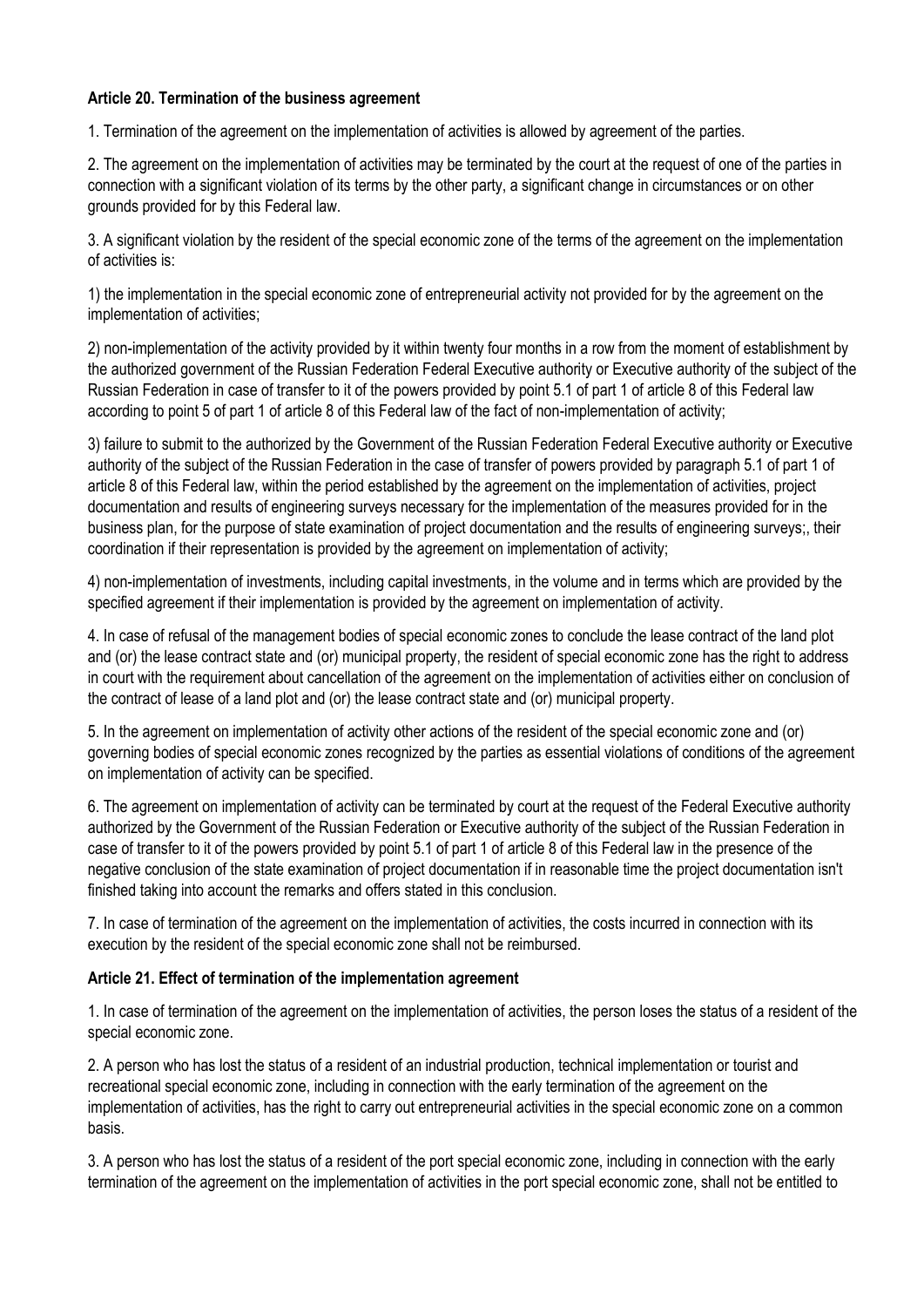carry out business activities in the port special economic zone on a common basis. In this case, the land lease agreement is subject to termination.

4. Unless otherwise provided by part 9 of article 12 of this Federal law, a person who has lost the status of a resident of the special economic zone, including in connection with the early termination of the agreement on the implementation of activities, has the right to dispose of movable and immovable property belonging to him and located within the boundaries of the special economic zone, at its discretion in accordance with civil legislation, subject to the conditions established by article 37 of this Federal law.

5. In case of early termination of the agreement on the implementation of activities in connection with a significant violation by a resident of the special economic zone of the terms of the agreement on the implementation of activities, a person who has lost the status of a resident of the special economic zone is obliged to pay a fine in the amount provided for by the agreement.

6. In case of termination of the agreement on implementation of activity the lease agreement of the state and (or) municipal property and the lease agreement of the parcel of land signed on the conditions provided by the agreement on implementation of activity terminate the action in accordance with the legislation of the Russian Federation.

## **Chapter 6. Agreement on technical implementation activities**

It became invalid on January 1, 2012.

### **Chapter 6.1. Agreement on the implementation of tourist and recreational activities**

It became invalid on January 1, 2012.

### **Chapter 6.2. Agreement on the implementation of activities in the port special economic zone**

It became invalid on January 1, 2012.

## **Chapter 7. The order of providing the parcels of land located in borders of the special economic zone and the order of use of the specified parcels of land**

## **Article 32. Land use regime in the special economic zone**

1. Management bodies of special economic zones manage and dispose of land plots within its borders on the basis of an agreement on the creation of a special economic zone in accordance with the legislation of the Russian Federation and taking into account the provisions of this Federal law.

2. Land plots within the boundaries of the special economic zone may be granted for temporary possession and use only on the basis of a lease agreement.

3. Tenants of land plots within the boundaries of the special economic zone - owners of real estate objects created by them have the right to purchase land plots located under these objects in accordance with the legislation of the Russian Federation.

4. The land plot located in borders of the special economic zone can be withdrawn for the state or municipal needs in the order established by the legislation of the Russian Federation if according to the project of planning of the territory the land plot is intended for placement of the linear object making infrastructure of the special economic zone except for cases if placement of the linear object is performed on the terms of the easement.

### **Article 32.1. Features of establishment of easements within the boundaries of the special economic zone for construction and (or) operation of infrastructure facilities of special economic zones**

1. Within the boundaries of special economic zones, easements may be established for the purposes provided for in paragraph 2 of this article, and taking into account the peculiarities established by this article.

2. Easements within the boundaries of the special economic zone may be established for the purposes of: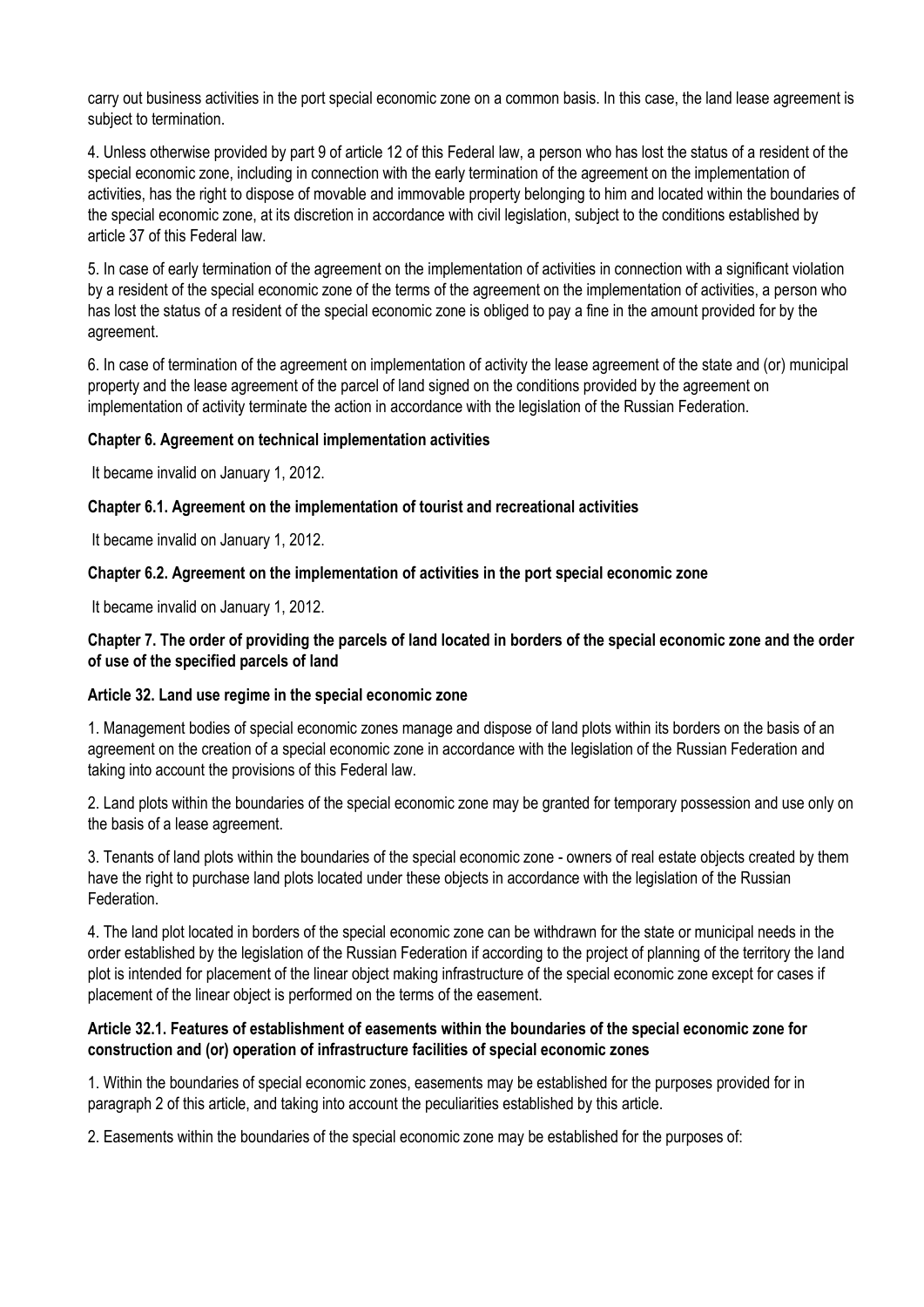1) construction of linear structures (including power lines, communication lines and structures, pipelines, water supply, utilities, engineering, electrical and other lines and networks, cable cars), placed in accordance with the approved project of territory planning, reconstruction, overhaul, operation of such linear structures;

2) passage, passage, transportation through the land of construction and other materials for the construction and (or) operation of infrastructure facilities of the special economic zone;

3) construction of temporary or auxiliary structures (including fences, cabins, canopies), storage of construction and other materials for the construction and (or) operation of infrastructure facilities of the special economic zone;

4) placement on the land of information boards, signs, warning labels, geodetic signs for the construction and (or) operation of infrastructure facilities of the special economic zone;

5) conducting research, research and other works for the construction and (or) operation of infrastructure facilities of the special economic zone;

6) work on the protection of territories intended for the construction and (or) operation of infrastructure facilities of the special economic zone, from flooding and flooding.

3. If the establishment of an easement within the boundaries of the special economic zone leads to the impossibility of using the land plot or its part, the owner of the land plot, land user, land owner has the right to demand compensation for damages.

4. The agreement on establishment of easement is concluded between the persons in whose interests the easement is established. These persons include:

1) the management company if the construction and (or) operation of infrastructure facilities of the special economic zone are carried out at the expense of the management company;

2) the organizations performing construction and (or) operation of objects of infrastructure of the special economic zone if construction and (or) operation of such objects of infrastructure are performed at the expense of means of the Federal budget, budgets of subjects of the Russian Federation or local budgets;

3) the organizations performing construction and (or) operation of objects of infrastructure of the special economic zone if construction and (or) operation of such objects of infrastructure are performed completely at the expense of other legal entities.

5. The agreement on the establishment of easement is concluded between the persons in whose interests the easement is established, and the management body of the special economic zone or a legal entity or a citizen - the owner of the land located within the boundaries of the special economic zone. If the land plot is in state or municipal ownership and is leased to a resident of a special economic zone, such agreement shall be concluded by the relevant lessee of the land plot in respect of which the easement is established.

6. An agreement on the establishment of an easement may provide for the establishment of an urgent or permanent easement.

7. The term of establishment of an easement in respect of a land plot in state or municipal ownership and leased to a resident of a special economic zone may not exceed the term of the lease agreement for such land plot.

8. The agreement on establishment of the easement shall contain:

1) cadastral number of the parcel of land concerning which it is supposed to establish the easement;

2) data on the parties of the agreement;

3) the purposes and the bases of establishment of the easement;

4) the term of the easement;

5) the amount of the fee for the easement;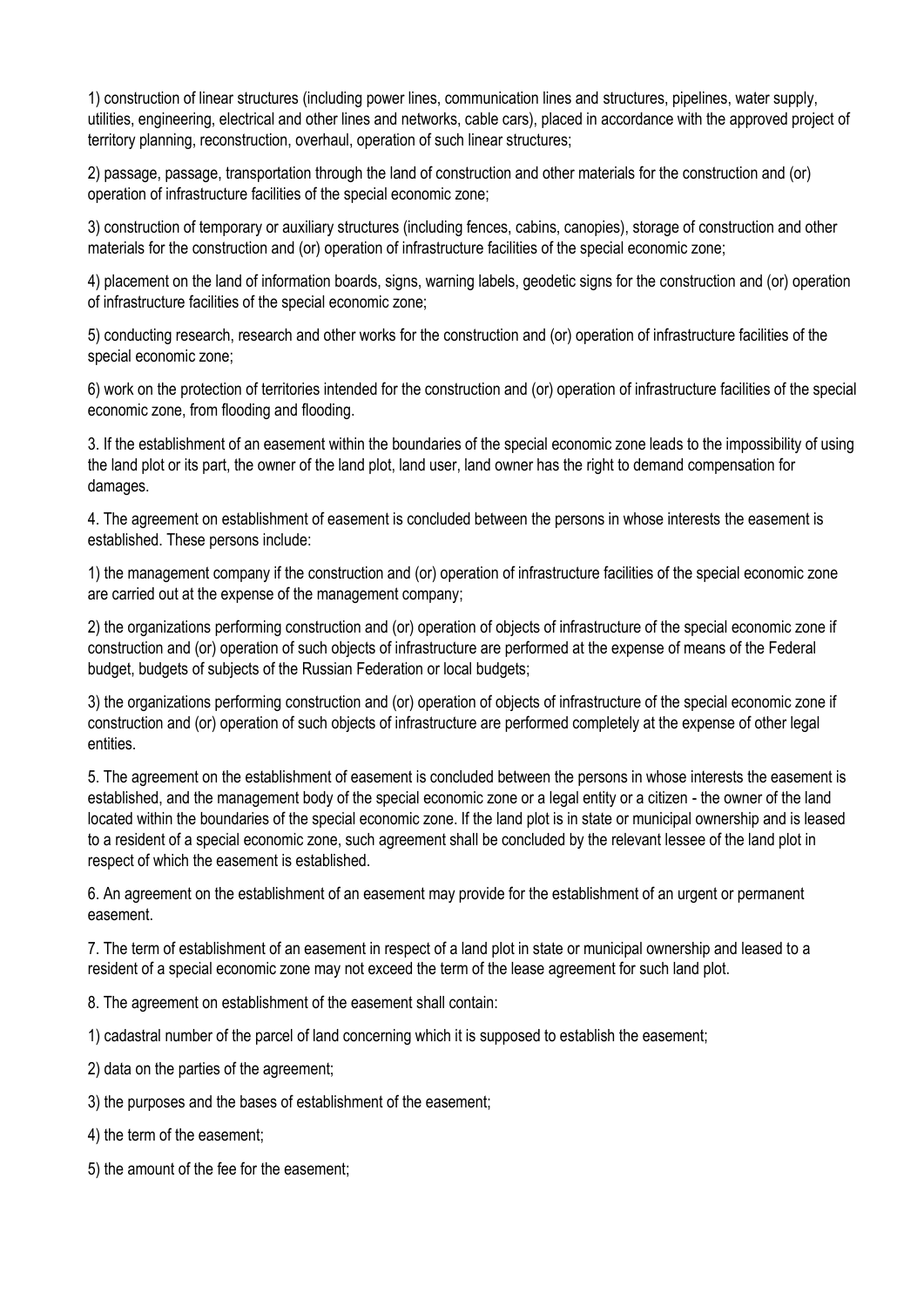6) the right of the person in whose interests the easement is established to carry out activities for the purpose of ensuring which the easement is established, including the right to enter the land plot, to deliver to it construction and other necessary materials, construction, reconstruction, capital repairs of infrastructure facilities of the special economic zone, for the construction and (or) operation of which the easement is established, to perform the necessary engineering surveys, to carry out cutting of wood and shrub vegetation, to perform earthwork;

7) the obligation of the person in whose interests the easement is established, to make a payment for the easement and fully compensate for the losses caused in connection with the establishment of the easement:

8) the obligation of the person in whose interests the easement is established, after the termination of the easement, to bring the land plot into a state suitable for its use in accordance with the permitted use.

9. For the purpose of preparation of the draft agreement on establishment of the easement of the person for whom the easement is established, provide calculation of the payment for the easement and if necessary carrying out cadastral works for the purpose of implementation of the state cadastral accounting of part of the parcel of land concerning which the easement is established.

10. The size of the payment for the easement established according to this Federal law is defined as follows:

1) for the constant easement the payment in the amount less than market value of the parcel of land owing to its encumbrance by the easement if the smaller size of the payment for the easement is not established by the agreement on establishment of the easement;

2) for a fixed-term easement (annual fee), a fee of one percent of the cadastral value of the land plot per unit of its area multiplied by the area of the land plot or part of the land plot in respect of which the easement is established, if the smaller amount of the easement fee is not established by the agreement on the establishment of the easement shall be established.

11. In the case that the agreement on the establishment of an easement is not concluded at the expiration of thirty days from the date of receipt by the person specified in part 5 of this article, the draft of such an agreement, the person in whose interests the easement is established, may apply to the court with the claim about compulsion to conclude the agreement on the establishment of an easement.

12. The payment for the easement, as well as compensation for losses caused in connection with the establishment of the easement to persons in respect of whom the easement is established, is carried out at the expense of persons in whose interests the easement is established.

13. Persons referred to in paragraph 5 of this article shall not be entitled to carry out actions that exclude or impede the implementation of the person in whose interests the easement is established, construction and (or) operation of infrastructure facilities of the special economic zone.

14. The easement may be terminated on the basis of a court decision on the following grounds:

1) a person in whose interests the easement is established does not carry out activities for which the easement is established, within one year from the date of the easement, unless otherwise provided by the agreement on the establishment of the easement;

2) due to the absence of the purposes for which the easement was established.

15. Easements, except for easements established in accordance with this article for a period of less than one year, are subject to state registration in accordance with the Federal law of July 13, 2015 № 218-FL "on state registration of real estate". The state registration of the easement established in accordance with this article shall be carried out on the basis of the application of the person in whose interests the easement is established, without presenting a notarized power of attorney issued by the owner of the land plot burdened with the easement.

16. The easement established in accordance with this article shall be retained in the case of transfer of rights to the land plot in respect of which the easement is established to another person, as well as in the case of transfer of rights of persons in whose interests the easement is established to other persons engaged in the construction and (or) operation of infrastructure facilities of the special economic zone.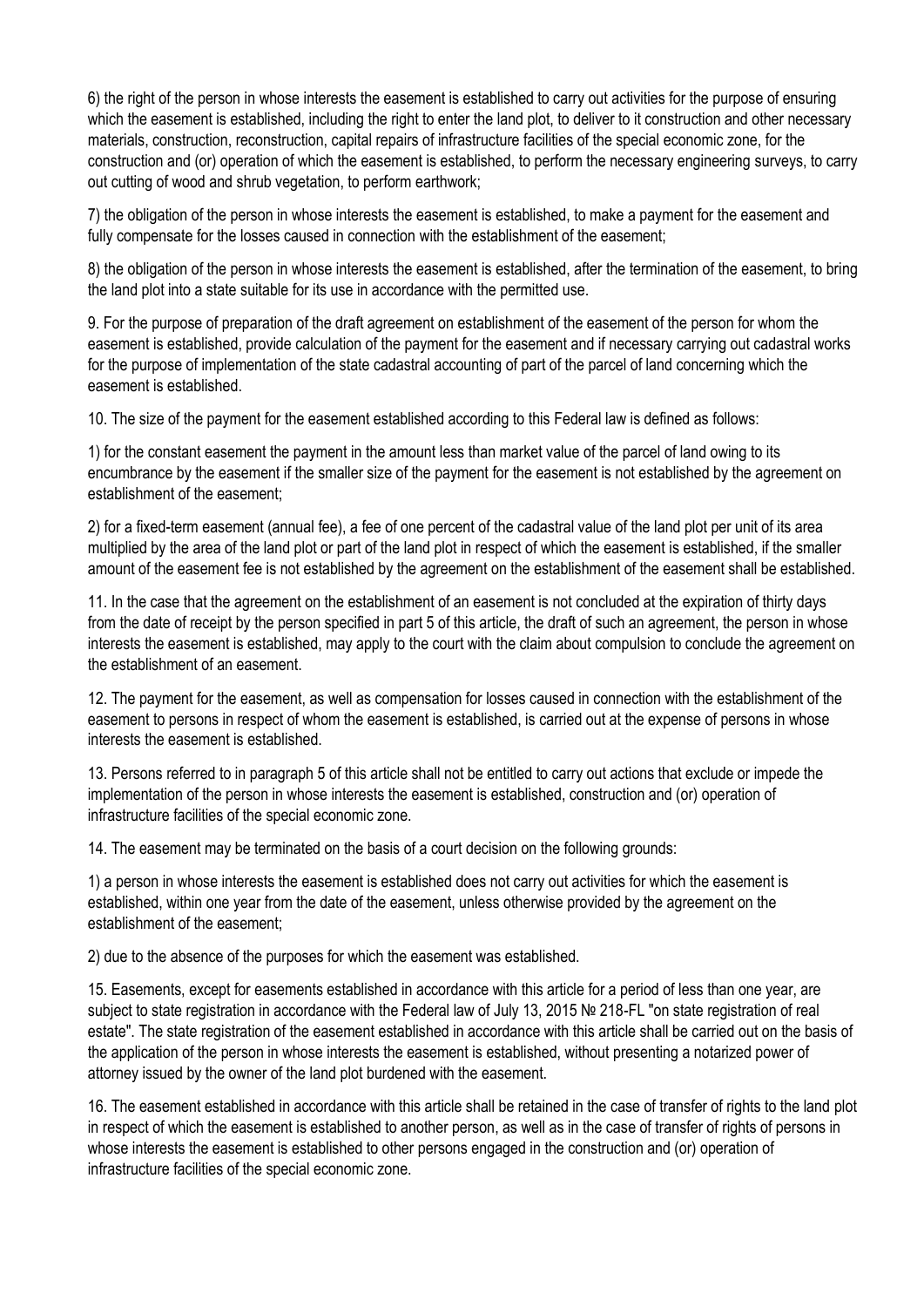## **Article 33. The lease of the land**

The approximate form of the lease agreement of the land plot and the method of calculation of the rent are defined by the Federal Executive authority authorized by the Government of the Russian Federation.

# **Article 34. Rent**

1. The maximum size of the rent for the parcels of land provided to the resident of the special economic zone on the basis of the agreement on implementation (maintaining) industrial production, technical and introduction, tourist and recreational activity or activity in the port special economic zone is defined by the Federal Executive authority authorized by the Government of the Russian Federation.

2. The rent and other payments for the parcels of land located in borders of the special economic zone arrive in the budget of the corresponding level of budget system of the Russian Federation according to the legislation of the Russian Federation.

## **Article 35. Disposal of land within the boundaries of the special economic zone**

The resident of the special economic zone-the tenant of the land plot which is in the state and (or) municipal property has no right to hand over it in sublease (sublease) and to transfer the rights and obligations under the lease agreement to other person (we transfer), to provide the land plot in free use, and also to give lease rights in pledge and to bring them as the contribution to authorized capital of economic partnerships and societies or the share contribution to production cooperative.

## **Chapter 8. Application of the customs procedure of the free customs zone in the territories of special economic zones**

## **Article 36. General provisions on the application of the customs procedure of the free customs zone in the territories of special economic zones**

1. This Chapter defines the application in the territories of industrial production, technical implementation and port special economic zones of the customs procedure of the free customs zone established by the customs legislation of the Customs Union.

2. In the territories of tourist and recreational special economic zones, the customs procedure of the free customs zone is not applied.

3. Goods placed under the customs procedure of the free customs zone, goods of the Customs Union not placed under the customs procedure of the free customs zone, and foreign goods placed under other customs procedures may be placed and used in the territories of industrial and technical special economic zones.

4. In the territories of port special economic zones, goods placed under the customs procedure of the free customs zone may be placed and used, as well as in cases established by the SEZ Agreement, international transport vehicles and goods not placed under the customs procedure of the free customs zone. Goods of the Customs Union imported into the port special economic zone by Executive authority of the subject of the Russian Federation or the managing company or specified in part 2 of article 8 of this Federal law by the joint-stock company performing in the territory of the port special economic zone separate powers on management of the port special economic zone according to article 7 of this Federal law, including ensuring its functioning, are not placed under the customs procedure of the free customs zone.

5. The Federal Executive body authorized in the field of customs determines the procedure and technology of customs operations in respect of goods, including vehicles imported (imported) in the territory of special economic zones and exported from the territories of special economic zones.

## **Article 37. Customs procedure of free customs zone**

1. The content of the customs procedure of the free customs zone and the conditions for placing goods under the customs procedure of the free customs zone are determined by the agreement on the SEZ.

2. Goods established in accordance with the agreement on SEZ may not be placed under the customs procedure of the free customs zone. The government of the Russian Federation has the right to establish a list of goods not subject to the customs procedure of the free customs zone.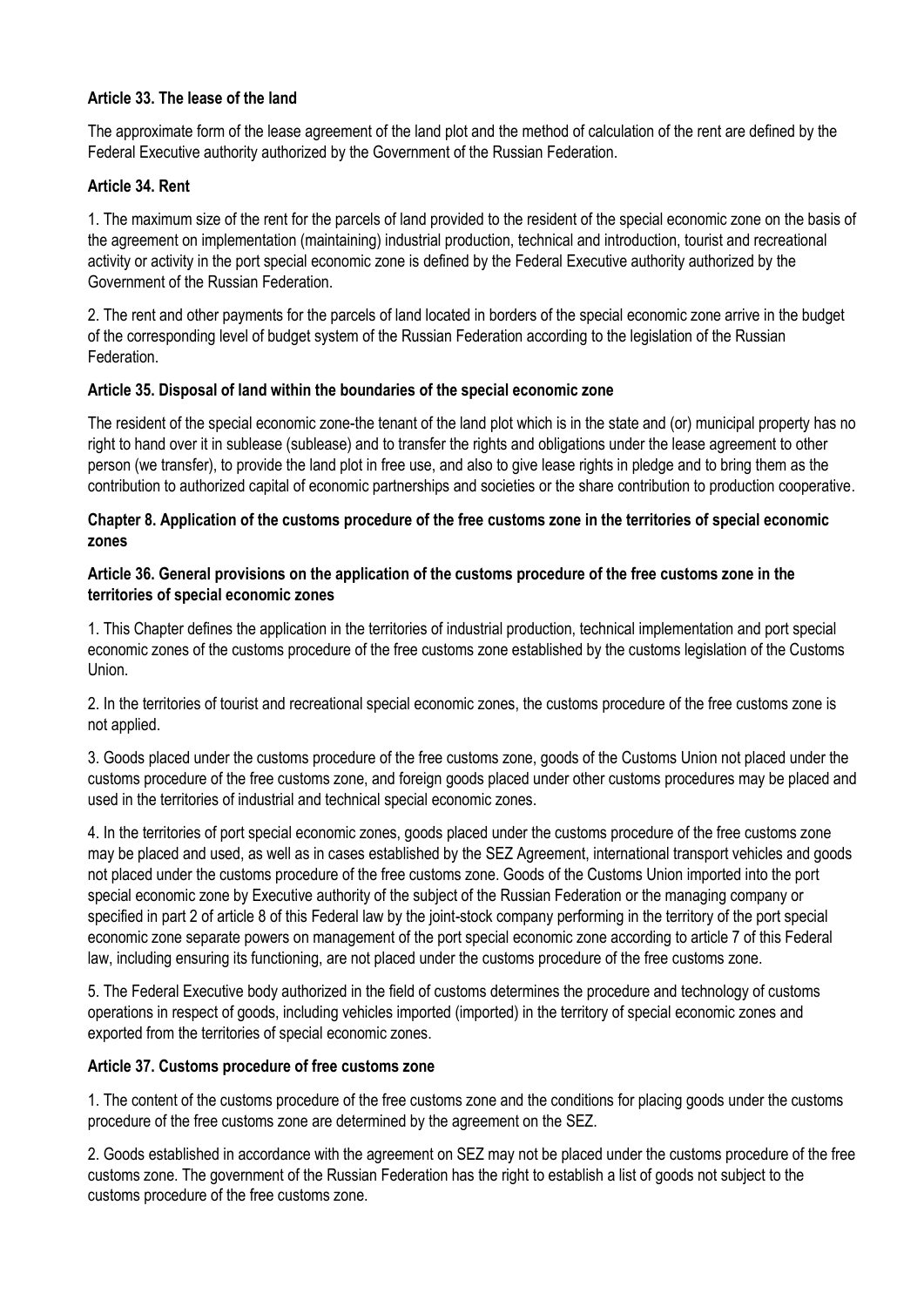3. Goods placed under the customs procedure of the free customs zone shall be subject to customs Declaration in the manner prescribed by the customs legislation of the Customs Union and (or) the legislation of the Russian Federation on customs, except for the goods specified in part 4 of this article.

4. Foreign goods imported into the territory of the port special economic zone from the territory of a state that is not a member of the Customs Union, if such goods are not intended for the purpose of construction, reconstruction of the infrastructure of the seaport, river port, airport, located in the territory of the port special economic zone, shall be placed under the customs procedure of the free customs zone without their customs Declaration, except in cases established in accordance with part 5 of this article. In respect of such goods, only customs operations related to the arrival of goods to the customs territory of the Customs Union are performed.

5. The government of the Russian Federation has the right to establish cases when the foreign goods imported to the territory of the port special economic zone from the territory of the state which is not the member of the Customs Union and placed under the customs procedure of the free customs zone are subject to customs Declaration.

6. When goods are placed under the customs procedure of the free customs zone applied in the territory of the industrial production or technical introduction special economic zone, only the resident of the special economic zone on which territory such goods are imported can act as the declarant of goods.

7. When placing goods under the customs procedure of the free customs zone applied in the territory of the port special economic zone, the declarant may be a resident of the port special economic zone or another person specified in subparagraph 1 or paragraph 5 of subparagraph 2 of article 186 of the Customs code of the Customs Union.

8. Goods are placed by residents of the special economic zone under the customs procedure of the free customs zone for the purpose of implementation (conducting) by them industrial production, technical implementation or port activity according to the agreement on implementation (conducting) of activity in the territory of the special economic zone.

9. In order to confirm compliance with the conditions of placing goods under the customs procedure of the free customs zone, a resident of the special economic zone shall submit to the customs authority an agreement on the implementation (conduct) of activities in the territory of the special economic zone and a certificate of inclusion in the register of residents of the special economic zone or copies of these documents certified by the person who submitted them.

10. If goods are placed under the customs procedure of the free customs zone for the purpose of their placement in the territory of the port special economic zone by the person who is not the resident of the port special economic zone for confirmation of observance of conditions of the placement of goods under the customs procedure of the free customs zone the declarant of goods shall be submitted to the customs authority the agreement concluded between the owner of such goods and the resident of the port special economic zone on rendering services in warehousing (storage) of goods, loading (unloading) of goods and other operations., established by the Agreement about SEZ.

11. In respect of foreign goods placed (placed) under the customs procedure of the free customs zone and intended for carrying out in respect of such goods processing (processing) operations, as a result of which the goods lose their individual characteristics, and (or) for the manufacture of goods (including Assembly, disassembly, installation, adjustment), as well as repair, the customs authority at the request of the declarant shall identify such goods in goods manufactured (received) using foreign goods placed under the customs procedure of the free customs zone.

12. For the purpose of identification of the foreign goods placed under customs procedure of the free customs zone in the goods made (received) with use of the foreign goods placed under customs procedure of the free customs zone the methods of identification established by the agreement on SEZ can be used.

13. The acceptability of the claimed method of identification of foreign goods placed under the customs procedure of the free customs zone in goods manufactured (received) with the use of foreign goods placed under the customs procedure of the free customs zone shall be established by the customs authority taking into account the characteristic features of the goods and the operations performed with them, If the method of identification of the foreign goods offered by the declarant placed (placed) under the customs procedure of the free customs zone in the goods made (received) with use of the foreign goods placed under the customs procedure of the free customs zone, the customs authority does not consider acceptable, the customs authority has the right to independently determine the method of identification.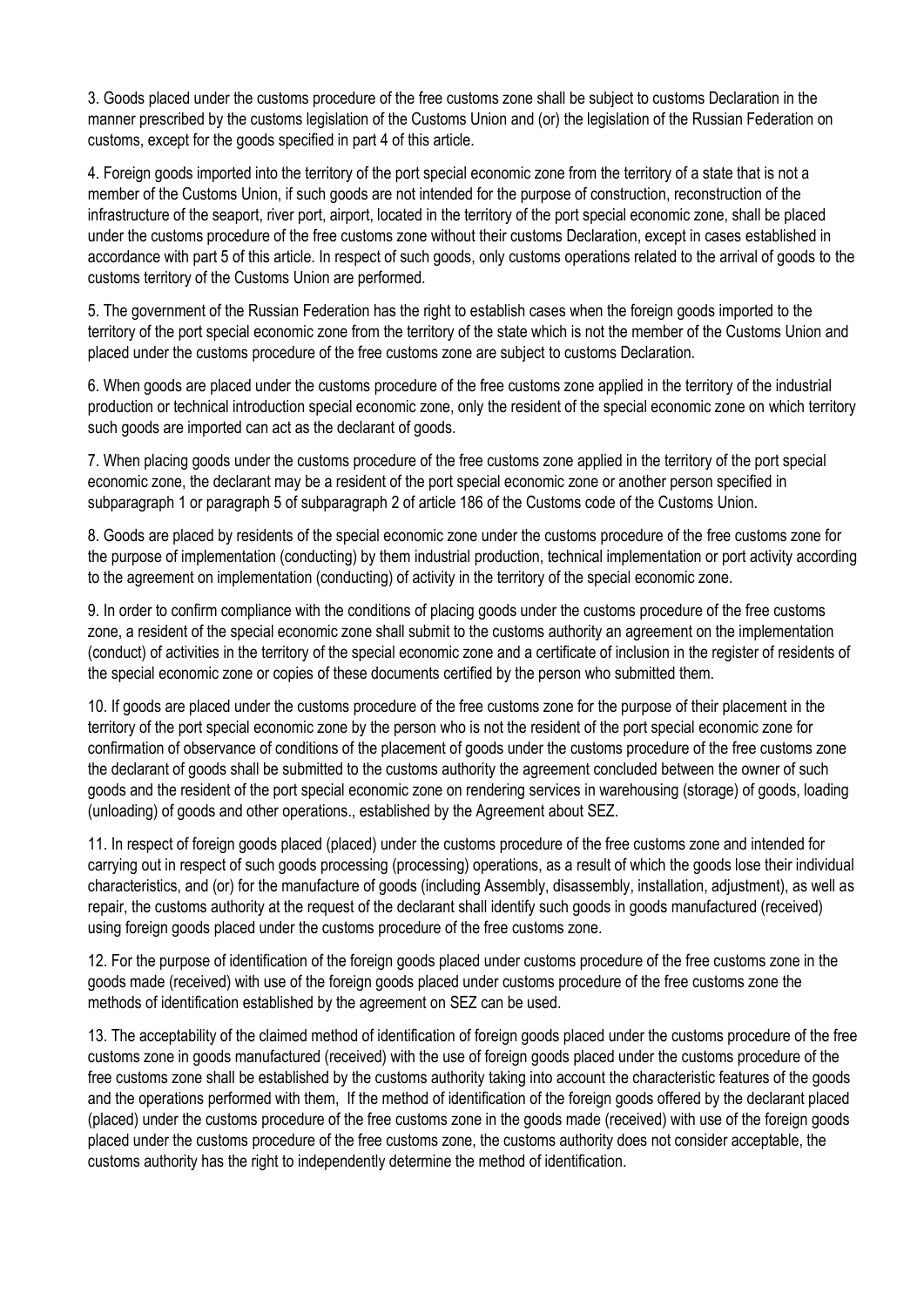14. The order of carrying out identification of the foreign goods placed (placed) under customs procedure of the free customs zone in the goods made (received) with use of the foreign goods placed under customs procedure of the free customs zone is defined by the Federal Executive authority authorized in the field of customs.

15. Completion of the customs procedure of the free customs zone is carried out in accordance with the agreement on the SEZ.

16. At the end of the customs procedure of the free customs zone applied in the territories of industrial production and technical implementation of special economic zones, in respect of goods placed under the customs procedure of the free customs zone, and goods manufactured (received) using goods placed under the customs procedure of the free customs zone, the declarant can only be a resident of the special economic zone, which placed the goods under the customs procedure of the free customs zone, except in cases, provided for in paragraphs 17 and 18 of this article.

17. In case of loss of the status of the resident of the special economic zone at the end of the customs procedure of the free customs zone in the order provided by the agreement on SEZ, the declarant of goods is the person who has lost the status of the resident of the special economic zone.

18. In case of transfer of the rights of possession, use and (or) disposal of goods placed under the customs procedure of the free customs zone to another resident of the special economic zone upon completion of the customs procedure of the free customs zone in the manner prescribed by the agreement on the SEZ, the declarant of goods shall be the resident of the special economic zone to whom the rights of possession, use and (or) disposal of such goods have been transferred.

19. When goods are placed under the customs procedure of the free customs zone applied in the territory of the port special economic zone, and at the end of the specified customs procedure if such goods remained unchanged, except for changes due to natural wear and tear or natural loss under normal conditions of transportation (transportation), storage and (or) use (operation), the declarant of goods may be a resident of the port special economic zone, who placed the goods under the customs procedure of the free customs zone, except in cases of customs clearance., 17 and 18 of this article, or other person specified in subparagraph 1 or paragraph 5 of subparagraph 2 of article 186 of the Customs code of the Customs Union.

20. Upon completion of the customs procedure of the free customs zone applied in the territory of the port special economic zone in respect of goods manufactured (received) in the territory of the port special economic zone with the use of goods placed under the customs procedure of the free customs zone, the declarant may be only a resident of the port special economic zone who placed the goods under the customs procedure of the free customs zone, except for the case provided for by paragraph 17 of this article.

21. At the completion of the customs procedure of free customs zone, placed under the customs procedure of re-importation of goods manufactured (obtained) exclusively from the goods of the Customs Union, including with use of goods of the Customs Union not placed under the customs procedure of free customs zone shall be subject to return to the Federal budget of value added tax, excise duty in respect of goods of the Customs Union, when placed under the customs procedure of customs-free zones was carried out in the refund of the said taxes in accordance with the legislation of the Russian Federation on taxes and fees.

22. The amount of value added tax, excise tax in the cases specified in part 21 of this article shall be calculated based on the rates in force on the day of registration of the customs Declaration when placing goods of the Customs Union under the customs procedure of the free customs zone, and the customs value of goods and (or) their physical characteristics in physical terms (quantity, mass, volume or other characteristics) determined on the day of placing goods of the Customs Union under the customs procedure of the free customs zone.

23. If during the customs control the customs body detected signs that the document confirming the status of goods made (obtained) with use of foreign goods placed under the customs procedure of free customs zone, contains inaccurate information and (or) issued on the basis of false, inaccurate and (or) incomplete information, the customs authority shall send a reasoned request to the body authorized by the Government of the Russian Federation on the results of the specified document (hereinafter - the body authorized to issue a document confirming the status of the goods), on carrying out an additional, joint with the customs authority verification of the validity of the issuance of such a document. By results of the specified check the document confirming the status of goods can be cancelled by the body authorized for issue of the document confirming the status of goods.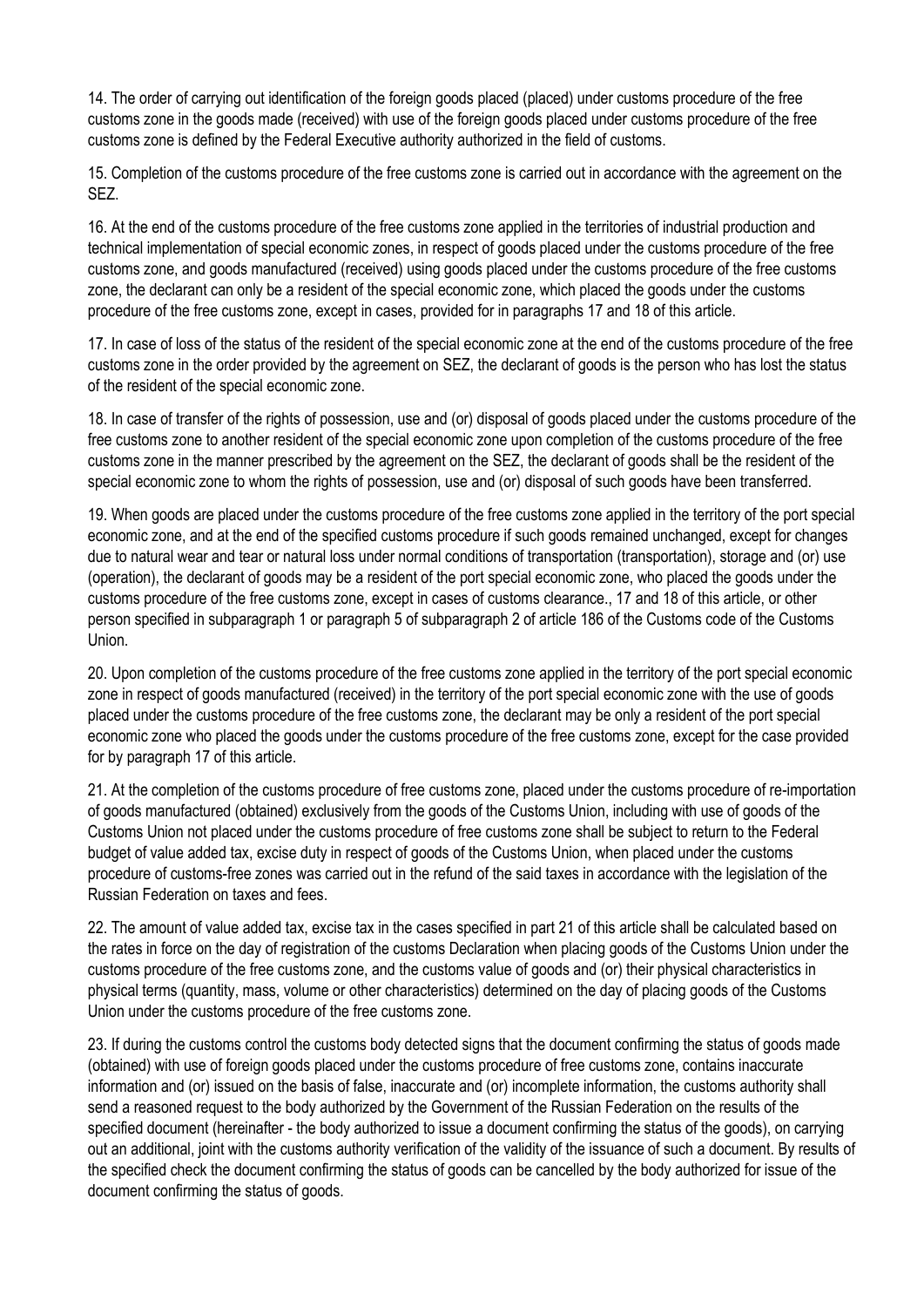24. The order of the organization and carrying out the inspection specified in part 23 of this article is defined by the Federal Executive authority authorized in the field of customs, together with the body authorized for issue of the document confirming the status of goods.

25. Upon termination of the operation of the special economic zone, the equipment placed under the customs procedure of the free customs zone, put into operation and used by the resident of the special economic zone for the implementation of the agreement on the implementation (conduct) of activities in the territory of the special economic zone, as well as goods placed under the customs procedure of the free customs zone and used to create real estate in the territory of the special economic zone, are recognized as goods of the Customs Union that are not under customs control, without payment of customs duties, taxes, without application of prohibitions and restrictions and without placement under the customs procedure of release for domestic consumption.

26. In case of loss of the status of the resident by the person in connection with the expiration of the agreement on implementation (conducting) of activity in the territory of the special economic zone and accomplishment of conditions of this agreement by it the equipment placed under the customs procedure of the free customs zone put into operation and used by the resident for implementation of the agreement on implementation (conducting) of activity in the territory of the special economic zone, and goods, placed under the customs procedure of the free customs zone and used to create real estate objects in the territory of the special economic zone, are recognized as goods of the Customs Union, not under customs control, without payment of customs duties, taxes, without application of prohibitions and restrictions and without placement under the customs procedure of release for domestic consumption.

27. For the purpose of recognition of the goods specified in parts 25 and 26 of this article, the goods of the Customs Union by the resident of the special economic zone shall be submitted to the customs authority a written application drawn up in any form, and documents containing information:

1) about the resident;

2) about the fulfillment by the resident of the terms of the agreement on the implementation (conduct) of activities in the territory of the special economic zone;

3) about the placement of these goods under the customs procedure of the free customs zone;

4) about the commissioning of the equipment, if the application is submitted in respect of the equipment.;

5) about entering of record on the property right of the resident of the special economic zone to the real estate object in the Unified state register of real estate if the application is submitted concerning the goods used for creation of real estate objects in the territory of the special economic zone.

28. The documents confirming the information about the resident of the special economic zone include:

1) constituent documents;

2) a document confirming the fact of making an entry about a resident - legal entity in the unified state register of legal entities, or a document confirming the fact of making an entry about a resident - physical person in the unified state register of individual entrepreneurs. If the specified document is not submitted by the resident of the special economic zone, at the interdepartmental request of customs authority the Federal Executive authority performing state registration of legal entities, physical persons as individual entrepreneurs provides the data confirming the fact of entering of data on legal entity or on the individual entrepreneur into the unified state register of legal entities and the unified state register of individual entrepreneurs respectively;

3) the certificate on registration in tax authority. If the specified document is not submitted by the resident of the special economic zone, at the interdepartmental request of customs authority the Federal Executive authority performing functions on control and supervision of observance of the legislation on taxes and fees provides the data confirming the fact of statement of legal entity or the individual entrepreneur on accounting in tax authority;

4) the certificate on inclusion in the register of residents of the special economic zone. If the specified document is not submitted by the resident of the special economic zone, at the interdepartmental request of customs authority the Federal Executive authority performing registration of legal entities and individual entrepreneurs as residents of special economic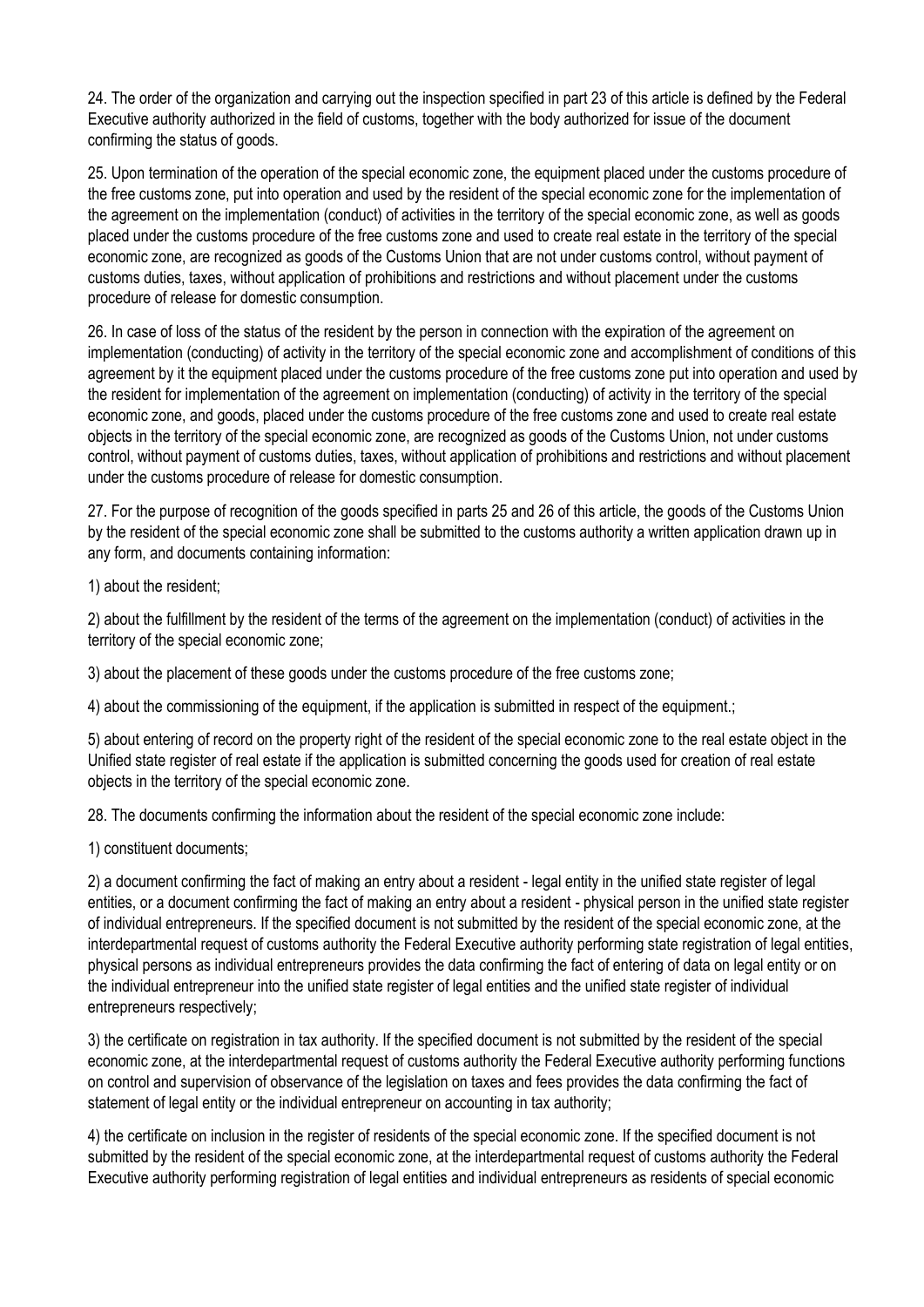zones provides the data confirming the fact of inclusion of legal entity or individual entrepreneur in the register of residents of special economic zones.

29. The document confirming performance by the resident of the special economic zone of conditions of the agreement on implementation (conducting) of activity in the territory of the special economic zone is the written certificate issued by governing body of the special economic zone in the form and in the order which are defined by the Federal Executive authority performing functions on development of the state policy and normative legal regulation in the field of creation and functioning of special economic zones in the territory of the Russian Federation.

30. Goods placed under the customs procedure of the free customs zone and become unusable, as well as packaging and packaging materials imported together with goods into the territory of the special economic zone, which have completely or partially lost their original purpose and their consumer properties, with the permission of the customs authority may be destroyed in the territory of the special economic zone or removed from the territory of the special economic zone for the purpose of their destruction in the manner determined by the Federal Executive body authorized in the field of customs Affairs., and with reflection of the fact of destruction of the goods placed under customs procedure of the free customs zone and become unusable in the reporting submitted to customs authority according to article 37.4 of this Federal law.

31. The government of the Russian Federation has the right to determine cases when packaging and packaging materials that are foreign goods imported into the territory of the special economic zone together with foreign goods, and have not lost their original purpose and their consumer properties, can be removed from the territory of the special economic zone for the purpose of their destruction without being placed under the customs procedure of destruction, as well as the conditions and procedure for their export and destruction.

#### **Article 37.1. Operations performed with goods placed under the customs procedure of the free customs zone in the territories of special economic zones**

1. Operations performed with goods placed under the customs procedure of the free customs zone shall be determined in accordance with the agreement on SEZ.

2. Retail sale of goods placed under the customs procedure of the free customs zone and goods manufactured (received) with the use of goods placed under the customs procedure of the free customs zone is prohibited in the territories of industrial, technical implementation and port special economic zones. The government of the Russian Federation has the right to establish a list of other prohibited transactions with goods placed under the customs procedure of the free customs zone in the territories of industrial production, technical implementation and port special economic zones. The relevant decree of the Government of the Russian Federation shall enter into force not earlier than one year after the date of its official publication.

3. With the permission of the customs authority are allowed to carry out operations on sampling and samples in accordance with article 155 of the Customs code of the Customs Union and the transfer of such samples and samples for research, including for certification purposes, in respect of:

1) goods placed under the customs procedure of the free customs zone;

2) goods manufactured (received) using goods placed under the customs procedure of the free customs zone;

3) goods manufactured (received) using goods placed under the customs procedure of the free customs zone and goods of the Customs Union not placed under the customs procedure of the free customs zone.

4. Permission to carry out operations on sampling and samples in respect of the goods referred to in part 3 of this article, and the transfer of such samples and samples for research shall be issued by the customs authority on the basis of a written request made in any form of the interested person - a resident of the special economic zone or other person who is the owner of the goods, the placement of which is carried out on the territory of the port special economic zone. The permit is issued in writing on the day of application in the form of a separate document or by affixing the appropriate mark on the written request of the interested person by the authorized official of the customs authority. Issue of the permission is allowed only on condition of accomplishment of the requirements established by point 2 of article 155 of the Customs code of the Customs Union.

5. When the resident of the special economic zone transfers the rights of possession, use and (or) disposal of goods placed under the customs procedure of the free customs zone to another resident of the special economic zone, such goods may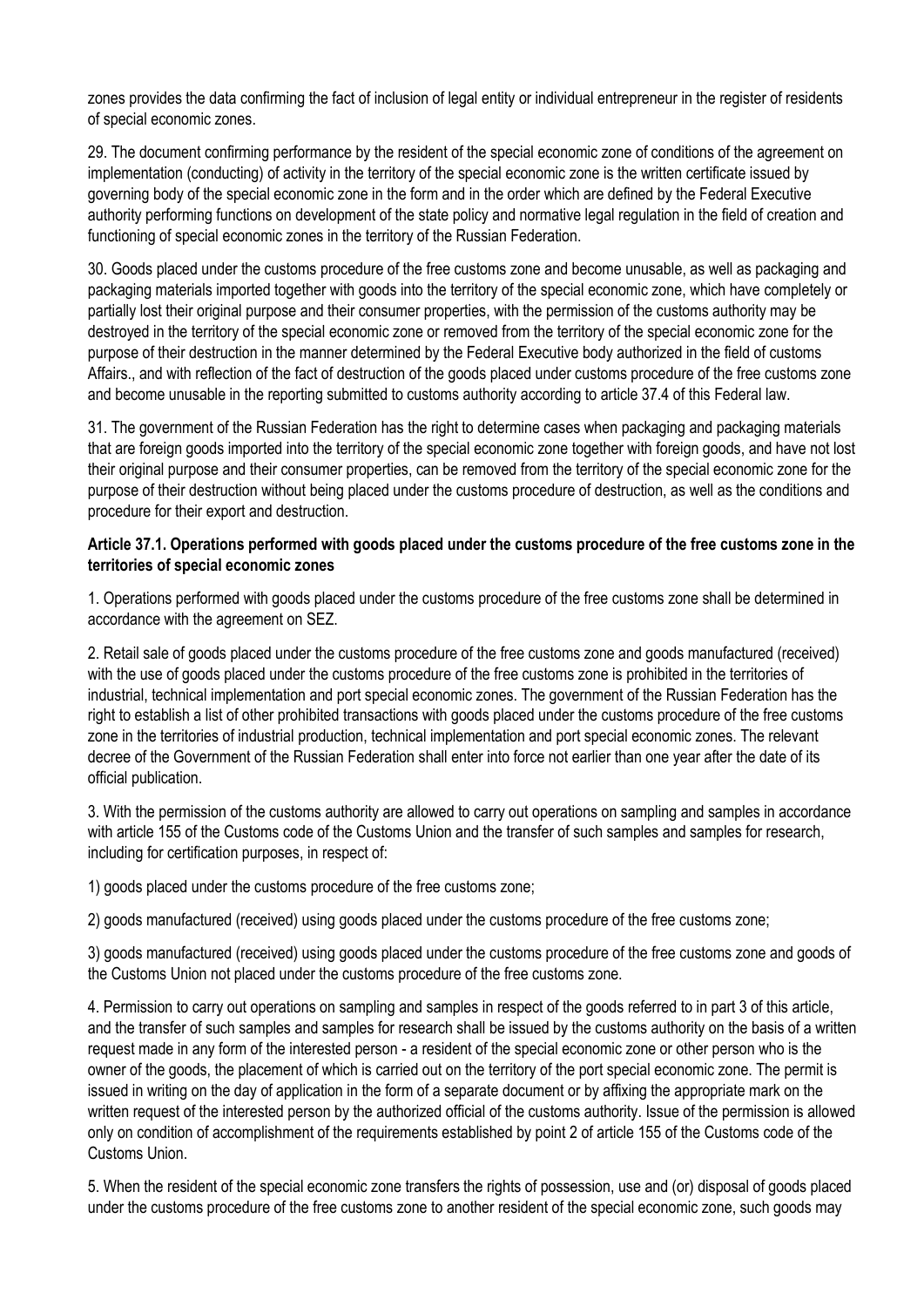be moved from one territory of the special economic zone in which the customs procedure of the free customs zone is applied to another territory of the special economic zone in which the customs procedure of the free customs zone is applied, in accordance with the customs procedure of customs transit.

6. Features of application of customs procedure of customs transit concerning the goods specified in part 5 of this article are established by the Federal Executive authority authorized in the field of customs.

7. When making in the territory of the special economic zone of the operations connected with consumption of the goods placed under customs procedure of the free customs zone, the fact of consumption of such goods shall be reflected in the reporting submitted to customs authority according to article 37.4 of this Federal law.

## **Article 37.2. Customs control in the territories of special economic zones**

1. Customs control in the territories of special economic zones is carried out by customs authorities in accordance with the customs legislation of the Customs Union and (or) the legislation of the Russian Federation on customs.

2. The territory of the special economic zone is a customs control zone. Movement of goods, vehicles, persons, including officials of state bodies, except for officials of customs authorities, through borders of special economic zones and within them is allowed with the permission of customs authority and under its supervision taking into account provisions of this article.

3. The territory of the special economic zone shall be equipped and equipped for the purpose of customs control. For the purpose of ensuring efficiency of customs control the Federal Executive authority authorized in the field of customs in coordination with the Federal Executive authority performing functions on development of the state policy and normative legal regulation in the field of creation and functioning of special economic zones in the territory of the Russian Federation establishes requirements to arrangement and the equipment of the territory of the special economic zone, and also to arrangement and the equipment of the parcels of land provided to residents of the special economic zone, in the cases provided for in paragraph 4 of this article.

4. According to the decision of the Federal Executive authority performing functions on development of the state policy and normative legal regulation in the field of creation and functioning of special economic zones in the territory of the Russian Federation in coordination with the Federal Executive authority authorized in the field of customs, arrangement and the equipment of the parcel of land provided by management body of special economic zones to the resident of the special economic zone, and also the General perimeter of two and more parcels of land are allowed, granted to different residents of the special economic zone, provided that there are no land plots within the boundaries of the land plots that do not belong to these residents of the special economic zone.

5. Ensuring the control and access regime in the territory of the special economic zone, including determination of the order of access of persons to such territory, is performed in the order determined by the Federal Executive authority authorized in the field of customs Affairs in coordination with the Federal Executive authority performing functions on development of the state policy and normative legal regulation in the field of creation and functioning of special economic zones in the territory of the Russian Federation.

6. The import of goods into the territory of the special economic zone, where the customs procedure of the free customs zone is applied, except for the port special economic zone, is carried out with the notification of the customs authority on such importation of goods. The import of goods into the territory of the port special economic zone, where the customs procedure of the free customs zone is applied, and the export of goods from the territories of the special economic zones, where the customs procedure of the free customs zone is applied, shall be carried out with the permission of the customs authority.

7. Forms of notifications and permissions specified in part 6 of this article and the order of their filling are established by the Federal Executive authority authorized in the field of customs.

8. Customs authorities have the right to identify goods imported into the territory of the special economic zone in the manner prescribed by the Customs code of the Customs Union. The Federal Executive body authorized in the field of customs Affairs, in order to ensure compliance with the requirements of the customs legislation of the Customs Union, the legislation of the Russian Federation on customs and this Federal law, determines the procedure for customs operations related to the identification of goods imported (imported) into the territory of the special economic zone.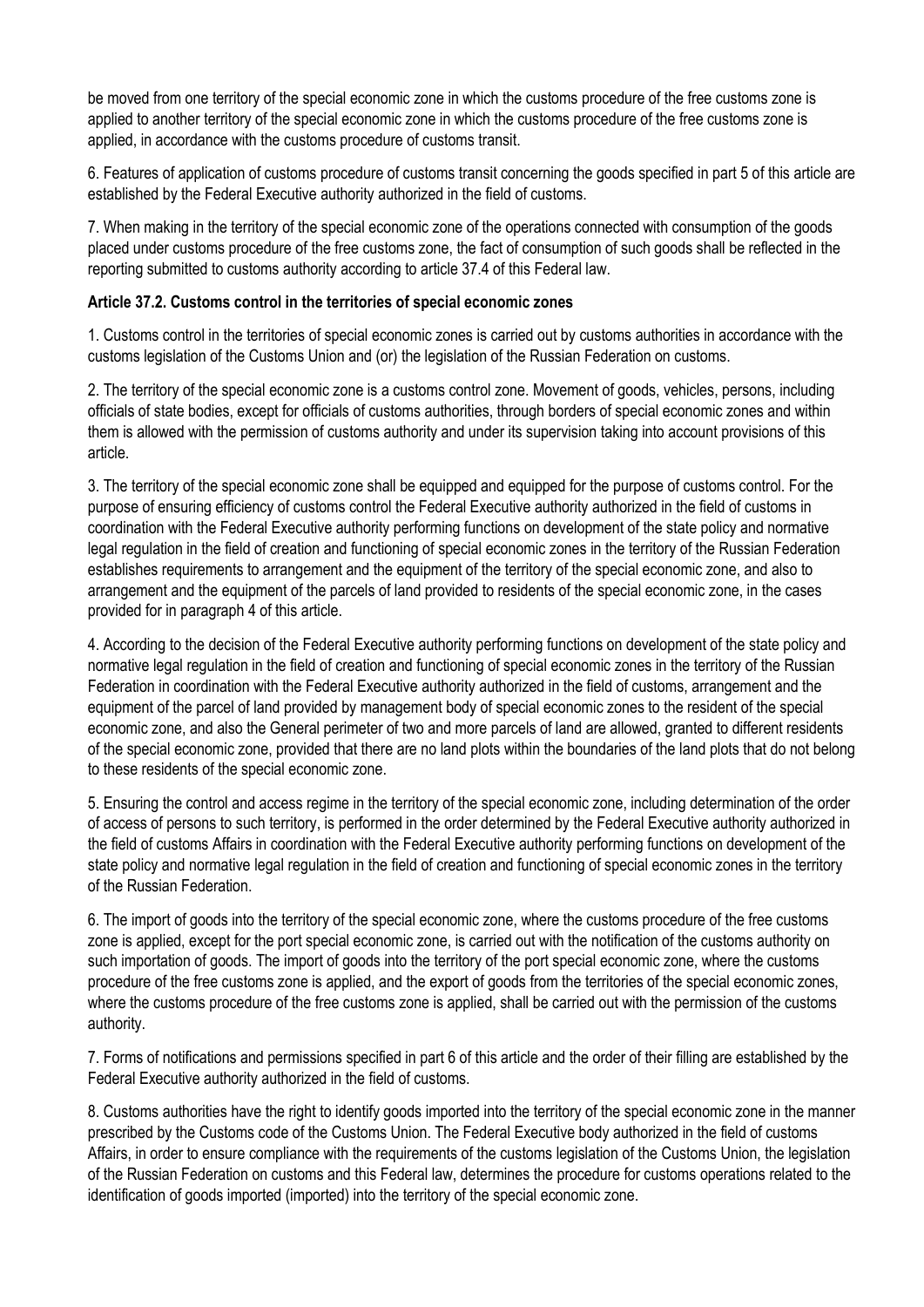## **Article 37.3. Implementation of temporary storage of goods in the territories of industrial-production or technicalimplementation special economic zones**

1. Premises, open areas, railway tracks and container platforms located in the places agreed with the customs authority within the boundaries of the territories of industrial-production or technical-implementation special economic zones and intended for temporary storage of foreign goods imported by residents of such special economic zones are temporary storage places. The specified places of temporary storage in territories of special economic zones shall meet requirements of parts 1 and 2 of article 71 of the Federal law of November 27, 2010 No. 311-FL "about customs regulation in the Russian Federation".

2. Requirements to arrangement, equipment and places of temporary storage in the territories of industrial-industrial and technical-implementation special economic zones are determined by the Federal Executive body authorized in the field of customs, taking into account the provisions of this article.

3. If the place of temporary storage in the territory of the industrial production or technical implementation of the special economic zone are the open platform and (or) the room located on the parcel of land allocated to the resident of the special economic zone by management body of the special economic zone, storage of the foreign goods belonging to the third parties in such place is not allowed.

4. Customs operations concerning the goods imported by the resident of the special economic zone on the territory of the industrial production or technical introduction special economic zone and exported from the territory of the industrial production or technical introduction special economic zone, necessary for the placement of such goods under the chosen customs procedure or for completion of this customs procedure, and the customs, are made in the territory of the industrial production or technical introduction special economic zone in places of temporary storage in the order provided by the customs legislation of the Customs Union, the legislation of the Russian Federation on customs and this Federal law.

5. A resident of an industrial production or technical implementation special economic zone may place for temporary storage in places of temporary storage in the territory of industrial production or technical implementation special economic zone only those goods, the declarant of which he may act.

6. Temporary storage of goods in places of temporary storage in the territory of the special economic zone shall be carried out with the written permission of the customs authority issued on the basis of a written request made in any form by a resident of the special economic zone carrying out the import of foreign goods into the territory of the special economic zone. Issue of permission for temporary storage of goods in places of temporary storage and submission of documents and data for the placement of goods for temporary storage in the territory of the industrial production or technical introduction special economic zone are performed in the order provided by the customs legislation of the Customs Union, the legislation of the Russian Federation on customs and this Federal law.

7. A resident of an industrial production or technical implementation special economic zone who has received a permit for temporary storage of goods in places of temporary storage in the territory of the special economic zone is obliged to:

1) ensure the safety of goods in temporary storage;

2) prevent transactions with goods without the permission of the customs authority;

3) keep records of goods in temporary storage, in the manner prescribed by the Federal Executive body authorized in the field of customs, and submit to the customs authority reports on such goods.

8. In case of loss of the goods which are on temporary storage in places of temporary storage in the territory of the special economic zone, transfer them to the third parties without the permission of customs authority or use of such goods not for the purpose of temporary storage the resident of the special economic zone who received permission to temporary storage of such goods is obliged to pay customs duties, taxes according to article 172 of the Customs code of the Customs Union.

9. Forms of reporting on goods in temporary storage in places of temporary storage in the territory of the special economic zone, the order of their filling, as well as the order and terms of submission of such reporting to the customs authority shall be established by the Federal Executive authority authorized in the field of customs.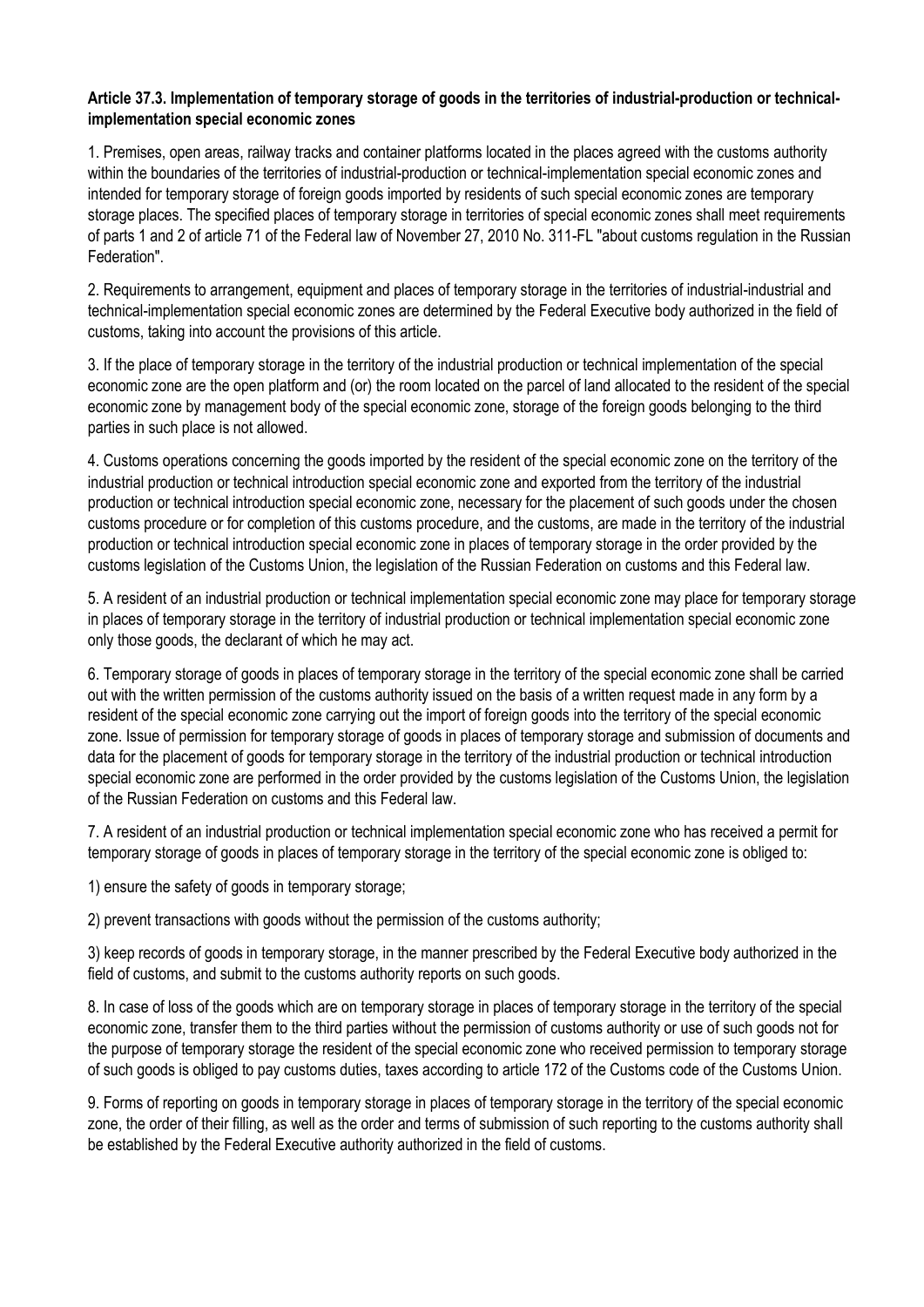# **Article 37.4. Accounting of goods and reporting on goods in the application of the customs procedure of the free customs zone**

1. The resident of the special economic zone keeps records of goods placed under the customs procedure of the free customs zone, and goods manufactured (received) using goods placed under the customs procedure of the free customs zone, and submits reports on such goods to the customs authority.

2. Any changes occurring with the goods placed under the customs procedure of the free customs zone, and with the goods made (received) with use of the goods placed under the customs procedure of the free customs zone shall be reflected in accounting documents.

3. The order of accounting of the goods placed under customs procedure of the free customs zone and the goods made (received) with use of the goods placed under customs procedure of the free customs zone, the form of the reporting on such goods, the order of filling of such forms and the order and terms of submission to customs authority of such reporting are established by the Federal Executive authority authorized in the field of customs.

## **Article 37.5. Import into the territory of the port special economic zone of goods placed outside it before such import under the customs procedures applicable to the exported goods**

1. Goods placed outside the territory of the port special economic zone under the customs procedures applicable to the exported goods may be imported into the territory of the port special economic zone for their storage and carrying out operations with them for unloading, transshipment and other cargo operations necessary for the start of international transportation of such goods when they are exported outside the customs territory of the Customs Union.

2. Storage of the goods specified in part 1 of this article and performance of operations on unloading, reloading and other cargo operations with such goods can be performed only by the resident of the port special economic zone.

3. Import of the goods specified in part 1 of this article into the territory of the port special economic zone, export of such goods from the territory of the port special economic zone, including the rest of the customs territory of the Customs Union, and storage of such goods in the territory of the port special economic zone shall be carried out in accordance with the provisions of this article in the manner established by the Federal Executive body authorized in the field of customs.

4. When importing to the territory of a port special economic zone of the Customs Union goods placed under the customs procedure of export are exempt from value added tax, excise tax, or a return of previously paid amounts of the value added tax, excise tax, if such exemption or refund is envisaged by the legislation of the Russian Federation on taxes and fees in the actual export of goods from the Russian Federation.

5. In case of non-implementation of the actual export from the territory of the port special economic zone of the goods specified in part 4 of this article within 180 days from the date following the day of their import to the territory of the port special economic zone are subject to payment of the amount of taxes with accrual of interest on them at the refinancing rates of the Central Bank of the Russian Federation operating during the period of stay of these goods in the territory of the port special economic zone, as follows:, provided by the legislation of the Russian Federation on customs for the collection of taxes and interest on the import of goods into the Russian Federation.

6. Export of the goods specified in part 4 of this article from the territory of the port special economic zone on other part of the customs territory of the Customs Union if such export is not connected with the beginning of international transportation of such goods is allowed with the permission of customs authority on condition of payment of taxes in the order provided by the legislation of the Russian Federation on customs Affairs for collection of taxes at import of goods to the Russian **Federation** 

7. Permission of the customs authority to export goods in the case established by part 6 of this article shall be issued on the basis of a written application of the declarant of such goods in accordance with the customs procedure of export, its successor or authorized representative or other person in whose possession such goods are in legal possession. The term of consideration of such application by the customs authority shall not exceed three working days from the date of its receipt by the customs authority.